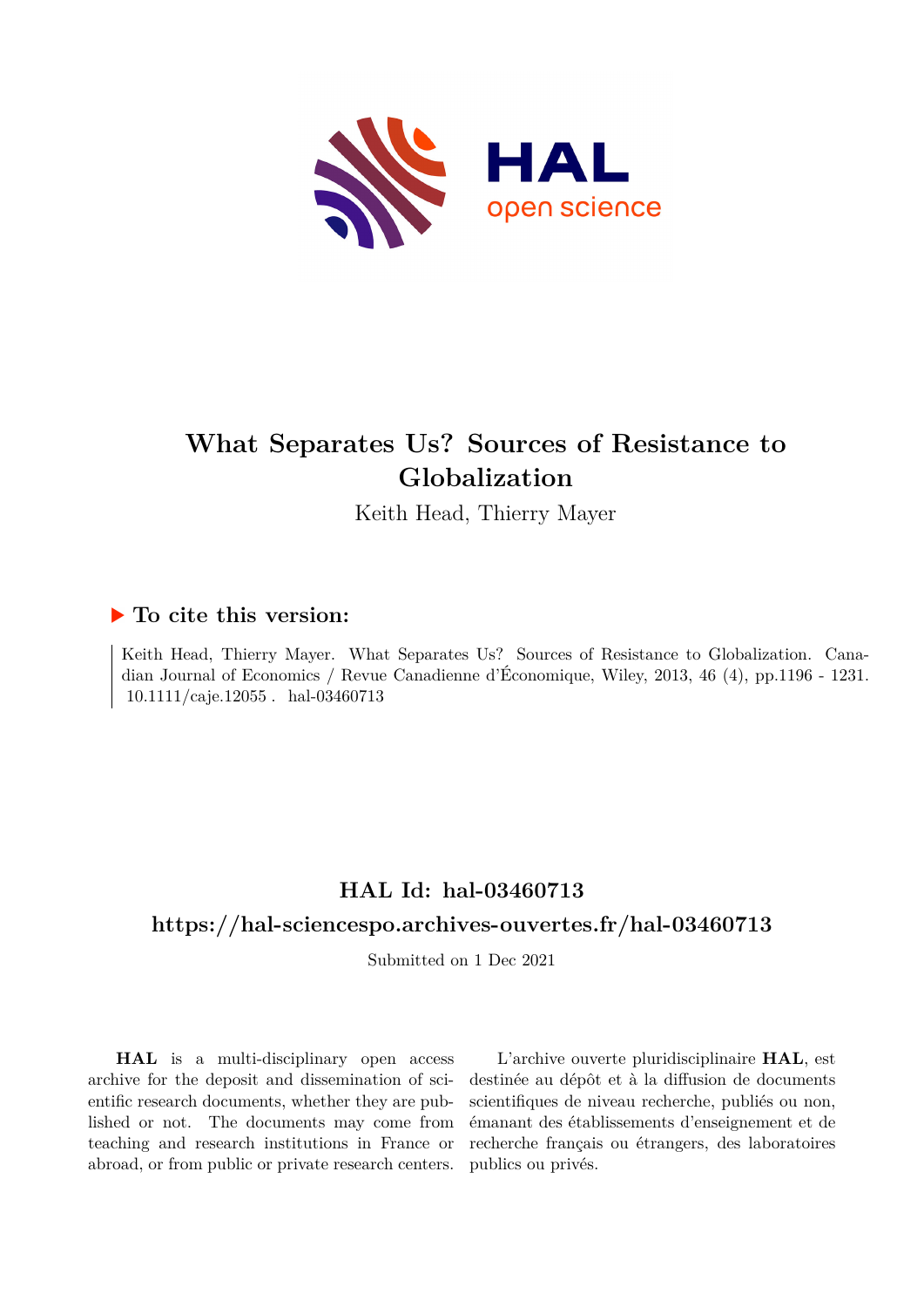# What separates us? Sources of resistance to globalization

Keith Head *Sauder School of Business, University of British Columbia, and CEPR* Thierry Mayer *Sciences Po, CEPII, and CEPR*

*Abstract.* With increasing sophistication, economists have been estimating gravity equations for five decades. Robust evidence shows that borders and distance impede trade by much more than tariffs or transports costs can explain. We therefore advocate investigation of other sources of resistance, despite the greater difficult involved in measuring and modelling them. From our selective review of recent findings, a unifying explanation emerges. A legacy of historical isolation and conflict forged a world economy in which neither tastes nor information are homogeneously distributed. Cultural difference and inadequate information manifest themselves most strongly at national borders and over distance.

*Qu'est-ce qui nous separe? Sources de r ´ esistance ´ a la mondialisation. `* Les economistes ont ´ estimé avec de plus en plus de sophistication des équations de gravité depuis quelques 50 ans. Des résultats robustes montrent que frontières et distances sont des freins au commerce beaucoup plus importants que ce qui peut être attribué aux droits de douane et aux coûts de transport. Nous suggérons donc que l'on étudie d'autres sources de résistance malgré les plus grandes difficultés de mesure et de modélisation qu'elles engendrent. A partir d'une revue sélective de la littérature, une explication unifiée semble s'imposer. Un héritage historique d'isolement et de conflit a forgé une économie mondiale dans laquelle ni les goûts ni l'information ne sont répartis de façon homogène. Les différences culturelles et les coûts informationnels se manifestent le plus fortement aux frontières et par la distance.

This paper was presented as the Innis Lecture at the Canadian Economics Association Meetings on 31 May, 2013. The research received funding from the European Research Council under the European Community's Seventh Framework Programme (FP7/2007-2013) Grant Agreement No. 313522. Support is also acknowledged from Canada's SSHRC. We thank Matilde Bombardini, John Ries, David Green, Xiaonan Sun, and Ran Jing for helpful comments and Leo Fankhänel for excellent research assistance. Email: keith.head@sauder.ubc.ca; thierry.mayer@sciences-po.fr

Canadian Journal of Economics / Revue canadienne d'Economique, Vol. 46, No. 4 November / novembre 2013. Printed in Canada / Imprime au Canada ´

0008-4085 / 13 / 1196–1231 / © Canadian Economics Association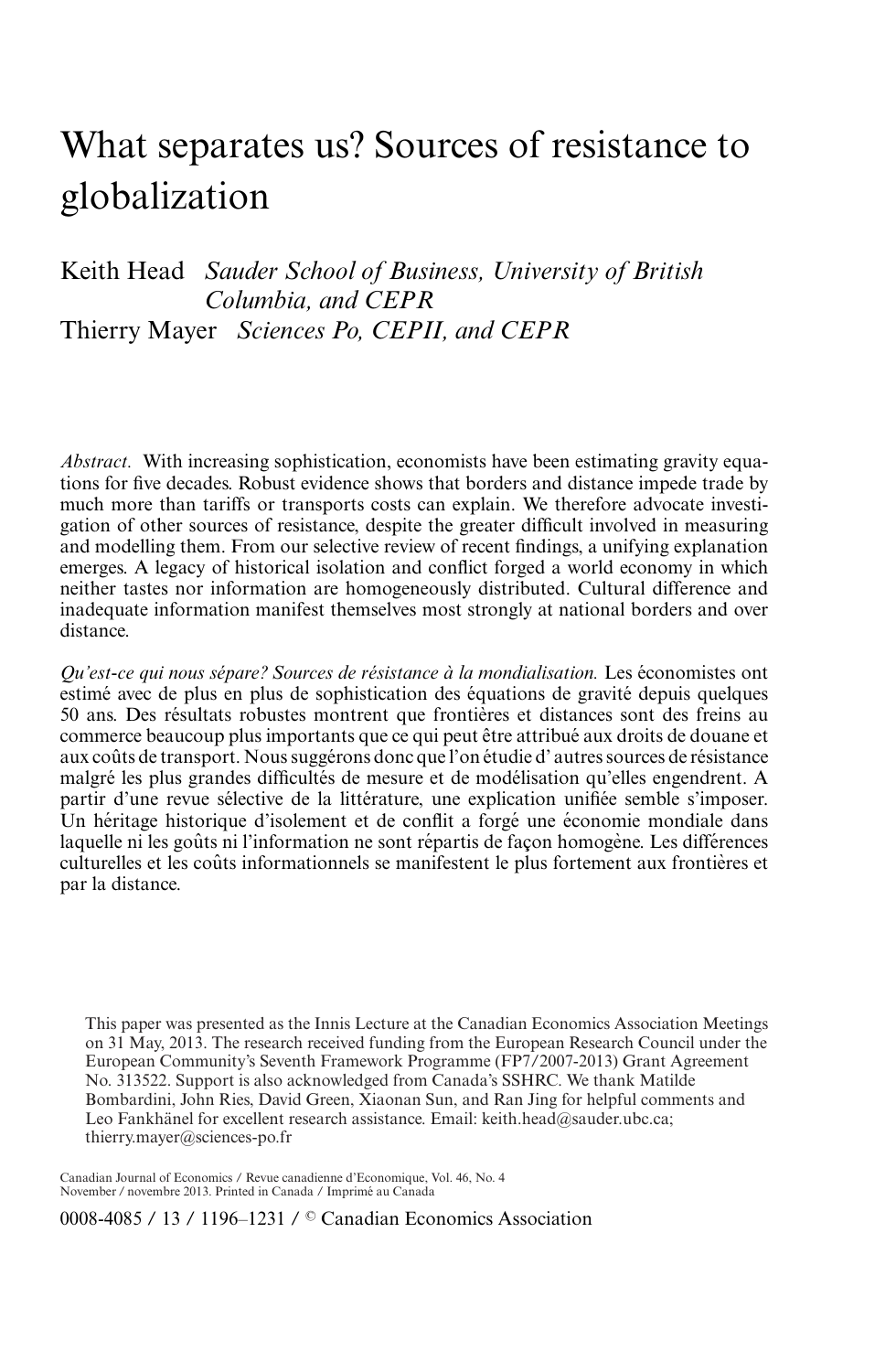#### **1. Introduction**

The world is not borderless, flat, small, or even shrinking. Put another way, the new world economy announced on the covers of books in airport nonfiction sections bears little resemblance to the real world economy.<sup>1</sup> Academic economists tend to approach such books with considerable scepticism, so one might question the need to write an academic paper debunking them. Our aim here is first to explain *how* trade data lead us to the conclusion that the gap between reality and full globalization is very wide and not likely to be closed under current trends. Then we will explore*why* the gap remains so wide despite the advent of policies and technologies that were, with some justification, expected to foster globalization.

We see evidence suggesting that the absence of globalization cannot be reduced to conventional explanations, such as tariffs and freight costs. Instead, we argue that what separates us can be broadly thought of as 'isolation legacy' effects: high costs of mobility and trade in the past generate persistent sources of bilateral resistance to trade in the present. We want to admit up front that the collage of evidence we present is incomplete and often admits of alternative explanations to the ones we propose. We see this as a feature, not a bug, of this paper because it allows us to use this as an opportunity to promote a research agenda.

The paper proceeds as follows. The next section shows graphically that, relative to a full globalization ideal, there is currently much too little trade and what trade there is occurs over too short distances. The following section introduces the modern gravity equation as a tool for determining the principal forms of resistance to globalization. We inspect distance and border effects and show that both are too large to be explained by observed freight and tariff rates. Making an analogy with astrophysics, we quantify the importance of 'dark' distance- and border-related costs that are difficult to observe but needed to explain the 'missing trade' (a term coined by Trefler 1995). The final section before concluding then delves into four sources of resistance that we see as promising explanations: spatial decay of information, localized tastes, colonial legacies, and long-run impacts of conflict.

#### **2. The globalization gap**

There are a many different ways to reach the conclusion that globalization is a fundamental and inexorable trend. Much of the evidence is anecdotal, for example, the ubiquity of Starbucks or sushi. For those more data minded, Exhibit A is often a plot such as the one shown in figure 1(a). It shows world imports

<sup>1</sup> As examples of the titles we have in mind, see Cairncross's *The Death of Distance*, Ohmae's *The Borderless World*, and, most prominently, Friedman's *The World is Flat*.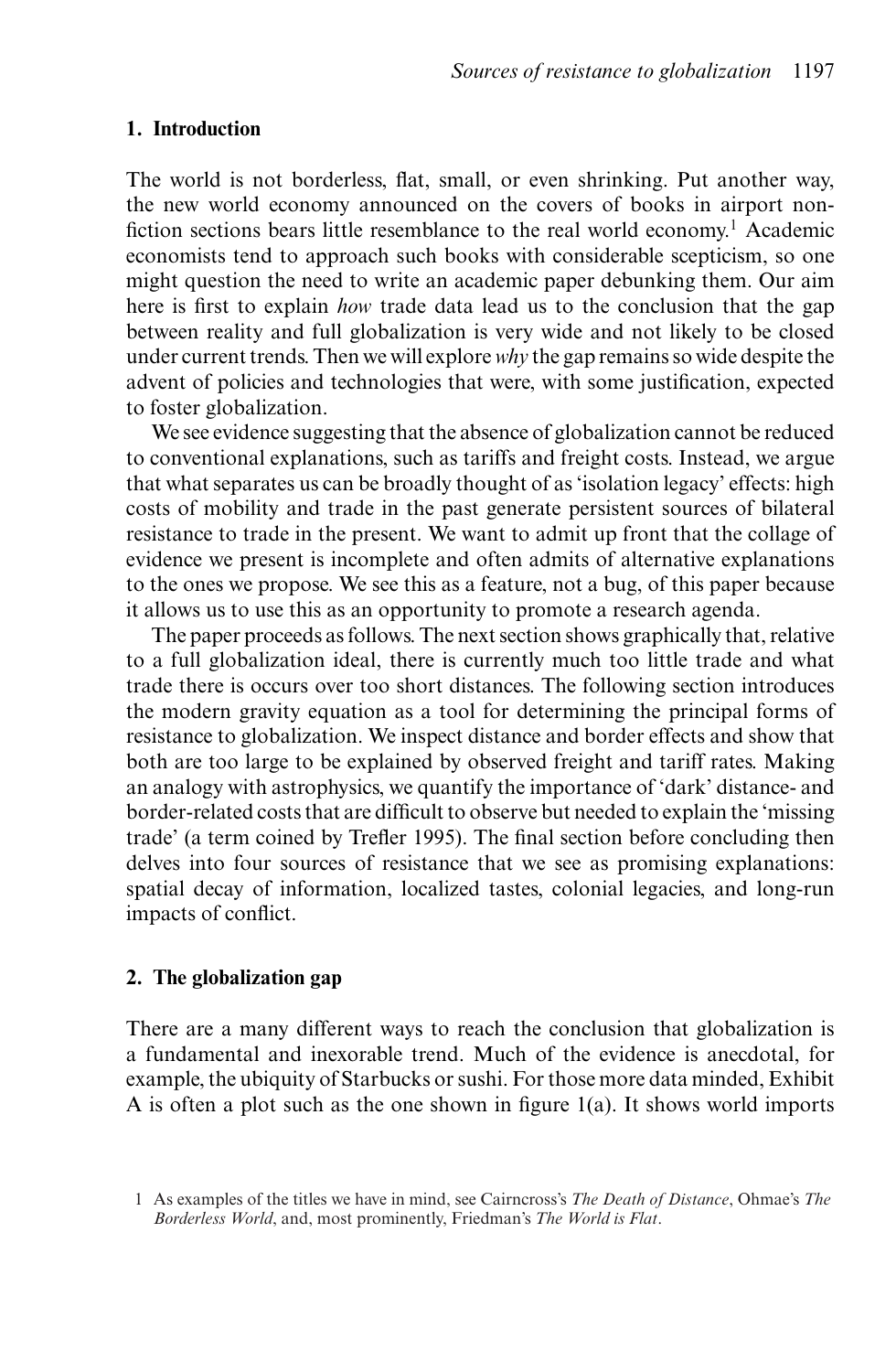

FIGURE 1 Rising openness has not closed the globalization gap

of both goods and services divided by world GDP.2 Much of the volatility in the openness derives from oil price variations. When we remove the oil trade, the trend towards greater openness shows little variation other than the 'trade collapse' of 2008–2009.

How open should we expect the world to be? Is 30% openness in 2011 a high number or a low number? To answer this we follow Helpman (1987) in constructing a benchmark based on an idealized notion of a world with no trade impediments. If foreign products were just as accessible and desirable as domestic ones, then under complete specialization each country would consume its expenditure share of every other country's production. When we use the notation of Eaton and Kortum (2002), bilateral imports of country *n* from country *i* are  $X_{ni}$  =  $(X_n/X_w)X_i$ . World imports are therefore  $\sum_n \sum_{i \neq n} X_{ni} = \sum_n (X_n/X_w)(X_w - X_n)$ . Dividing by world expenditure,  $X_w$ , results in a simple formula for the world import to expenditure ratio:

$$
\text{Benchmark} = \sum_{n} \frac{X_n}{X_w} - \sum_{n} \left(\frac{X_n}{X_w}\right)^2 = 1 - H. \tag{1}
$$

Since *H* is the Herfindahl index of expenditure concentration, Helpman (1987) refers to  $1 - H$  as a dispersion index for the world economy. As total expenditure is not a conventional component of national accounts, GDP is used as the proxy for  $X_n$ . Over time, the benchmark for complete globalization has been rising, going from 77% in 1960 to 92% in 2011. One reason is that new countries have come into existence, often by splitting up prior nations. This mechanically leads to more measured international trade even if the producers and consumers have not changed. Similarly, rising Asian GDP shares lower *H*, which raises the benchmark. The entire rise in openness that has occurred over the last halfcentury, an 18 percentage point increase from 12% in 1960 to 30% in 2011, is

<sup>2</sup> Openness is sometimes defined as the sum of imports and exports divided by GDP, but this makes little sense when calculated at the world level.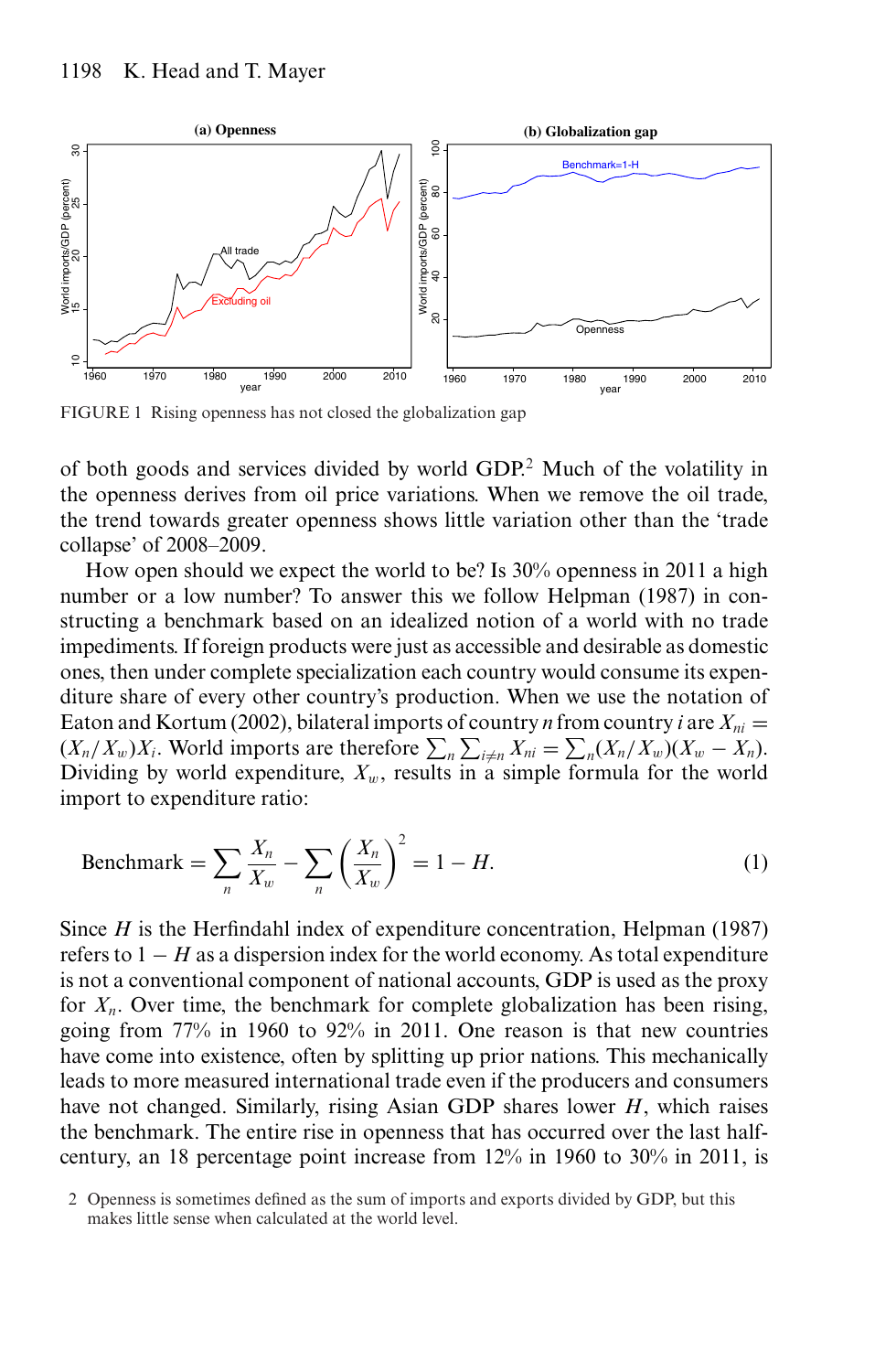

FIGURE 2 Far from the flat-world ideal

less than one-third of the gap that remains at the end of the data (62 percentage points).

Figure 2 provides a different way to illustrate the gap between current trade patterns and those that would prevail under complete globalization. Rather than consider the binary choice between buying at home and buying abroad, it examines the distribution of international trade across distances. The CDF of distance conveys some interesting facts: About 60% of trade moves less than 5000 km. More than 80% of trade occurs over distances less than 10,000 km. But given that many large economies are located near each other, we require a standard against which to judge these shares.

We devise a benchmark by generating hypothetical trade flows at each distance in which each country *n* consumes its GDP share of each other country's GDP:  $X_{ni}^* = (X_n/X_w)X_i$ . The dashed black line shows the distribution of distances that would prevail under this distance neutral benchmark. Now less than 20% of traded goods would travel less than 5000km under full globalization. Solid and dashed lines in figure 2 show the actual and flat-world distributions based on 1950 trade and GDP patterns, respectively. In contrast to the prediction that technology would be 'flattening,' goods in 1950 not only travelled further than in 2000, they were *closer* to the benchmark.

The evidence presented in figures 1 and 2 suggests that the current level of trade is far from the globalization ideal. In most economic models that would suggest the possibility that considerable future gains from further integration are potentially available. Arkolakis, Costinot, and Rodriguez-Clare (2012) provide a simple formula we can use for a back-of-the-envelope calculation of these welfare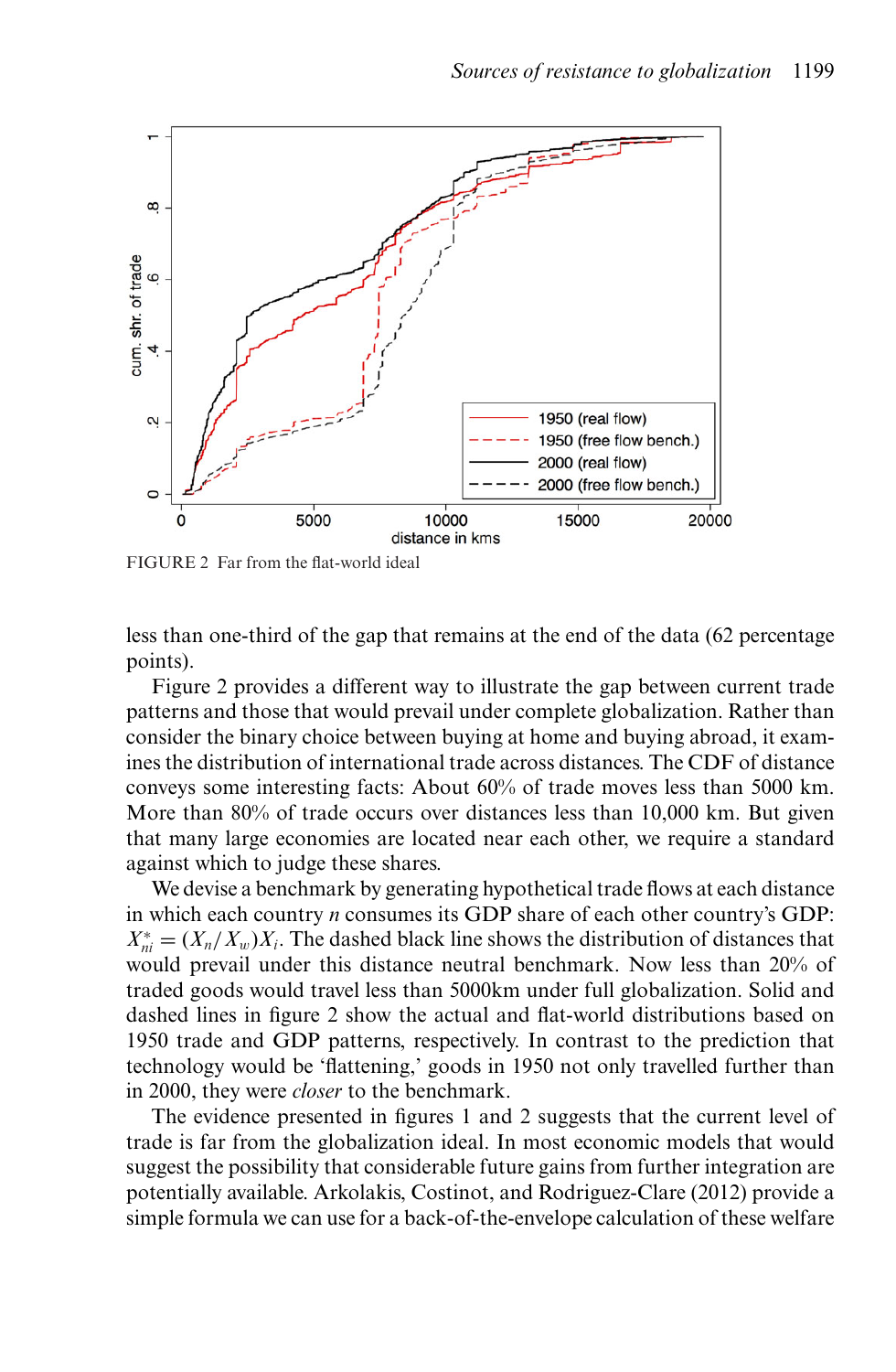changes.<sup>3</sup> The welfare in some hypothetical trade cost regime,  $W'$  relative to the current welfare, *W*, is given by

$$
W'_i / W_i = \left(\pi'_{ii}/\pi_{ii}\right)^{1/\epsilon},
$$

where  $\epsilon < 0$  is the elasticity of imports with respect to trade costs and  $\pi_{ii}$  is the share of expenditures on all goods that are sourced domestically. We follow Melitz and Redding (2013) in using  $\epsilon = -4.25$ . For Canada  $\pi_{ii}$  is about 0.75.<sup>4</sup> Two interesting values of  $\pi'_{ii}$  are 1 (autarky) and 0.02 (Canada's approximate share of world production).<sup>5</sup> Applying the formula to both  $\pi'_{ii}$  cases yields

- losses from autarky:  $-7\%$  ((1/0.75)<sup> $(-1/4.25)$ </sup> = 0.93)
- **losses from autarky:**  $-7\%$  **((1/0.75)<sup>(−1/4.25)</sup> = 0.93)<br>
<b>•** potential gains from complete globalization: 135% ((0.02/0.75)<sup>(−1/4.25)</sup> = 2.35)<sup>6</sup>

These numbers tell us that, in standard models, the gains from complete economic integration dwarf the losses from reverting to autarky. They motivate a strong public policy interest in understanding the forces that impeded globalization, but we should not take them too seriously. First, the full globalization ideal involves a world without mountain ranges, oceans, or even time zones. It speaks a single language, uses a single currency, and has a complete customs union. And the people living in that world share a common set of tastes. Recognizing some of these features as constraints on feasible integration, the  $\pi'_{ii}$  of 0.02 may be seen as too low even to be justified as a thought experiment. A second concern is that some of the sources of resistance to globalization may invalidate the welfare formula itself, a point we will return to later when we discuss those forces.

#### **3. Gravity in a nutshell**

Graphing trade propensities and the distribution of trading distances relative to a benchmark is a powerful way to falsify the claim that we are close to full globalization. But these graphs do not provide estimates of the magnitude of the distance effect on trade. Furthermore, they cannot tell us which other forces impede globalization, controlling for distance. For these purposes we need an equation expressing bilateral trade as a function of its chief impediments and facilitators. That equation, generally credited to Tinbergen (1962), is the gravity equation.

- 3 It is valid under a variety of model structures so long as the economy has a fairly simple structure and some functional forms are valid approximations.
- 4 CANSIM table 386-0003 shows international imports are \$384bn. Dividing by total demand, \$1,502bn yields  $1 - \pi = 0.255$ .
- 5 Canada's 2009 share of world GDP in PPP was 1.85%.
- 6 Doubling the trade elasticity to 8.5, the upper bound of the reliable estimates, lowers the potential gain to  $(0.02/0.75)^{(-1/8.5)} = 1.53$ , that is, a 53% welfare improvement.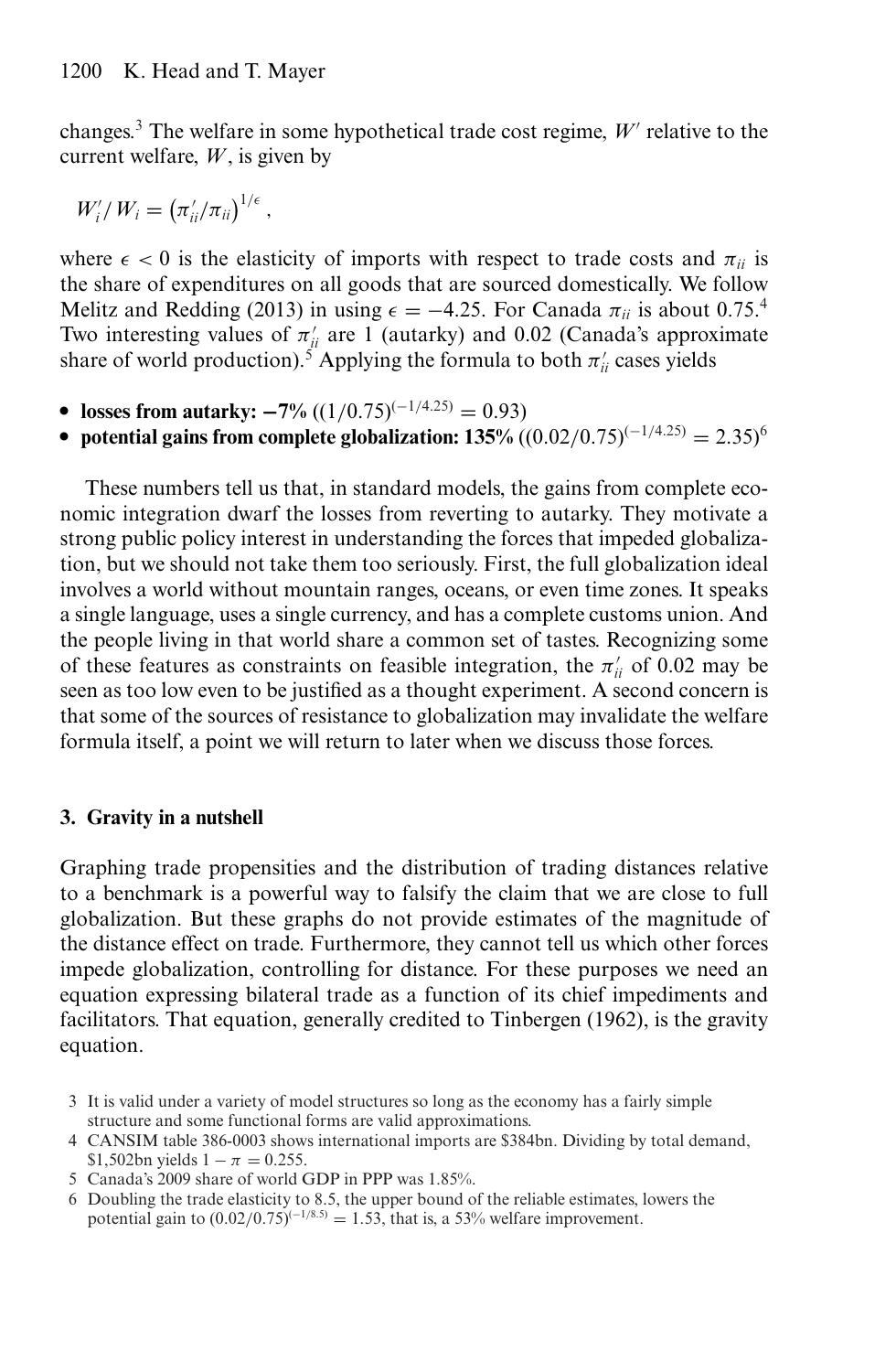What we call the Naive form of the gravity equation is expressed as

$$
X_{ni} = \frac{GY_i^a Y_n^b}{D_{ni}^c},\tag{2}
$$

where  $Y_i$  and  $Y_n$  are exporter and importer GDPs,  $D_{ni}$  is distance from *i* to *n*, and *G* is a constant. In most estimations  $a \approx b \approx c \approx 1$  such that we obtain a very simple law-like relationship:

**Gravity Law**: *Holding constant the product of two countries' sizes, their bilateral trade will, on average, be inversely proportional to the distance between them.*

#### *3.1. A better answer to Ulam's challenge*

Mathematician Stanislaw Ulam (inventor of the Monte-Carlo method) challenged Paul Samuelson to 'name me one proposition in all of the social sciences which is both true and non-trivial.' Samuelson (later) came up with an answer: comparative advantage. 'That it is logically true need not be argued before a mathematician; that it is not trivial is attested by the thousands of important and intelligent men who have never been able to grasp the doctrine for themselves or to believe it after it was explained to them.' Granting Samuelson the non-trivial part, Ulam probably did not mean a logical or mathematical truth, since social science is supposed to make *empirically* true claims. A more compelling response to Ulam would be the Gravity Law.

We will use the same argument as Samuelson to back the assertion that gravity is 'not trivial': Many intelligent commentators on the world economy have denied gravity in one way or another. First, there are the widely read and discussed books by respected journalists, including a former editor of *The Economist* (*The Death of Distance*) and weekly columnist for the *New York Times* (*The World Is Flat*).

Journalists may be more inclined to believe in globalization as a reality, rather than an ideal, because they often base their conclusions on specific examples.<sup>7</sup> Even a former director general of the World Trade Organization embraced the anti-gravity view:

I just want to mention several key features that will define this new borderless economy: *One is its increasing indifference to geography, time and borders.* Trade used to be shaped by the realities of geography as one element in a nation's comparative advantage. Now, in important sectors, trade will be shaped by the absence of geography. (Renato Ruggiero 1997; italics in original)

Distance denial has been going on for a long time. George Orwell complained in 1944:

7 Ghemawat (2011) notes that: 'Something other than data must account for the success of *The World Is Flat*, since its 450-plus pages contain not a single table, chart, or footnote to back its pronouncements.'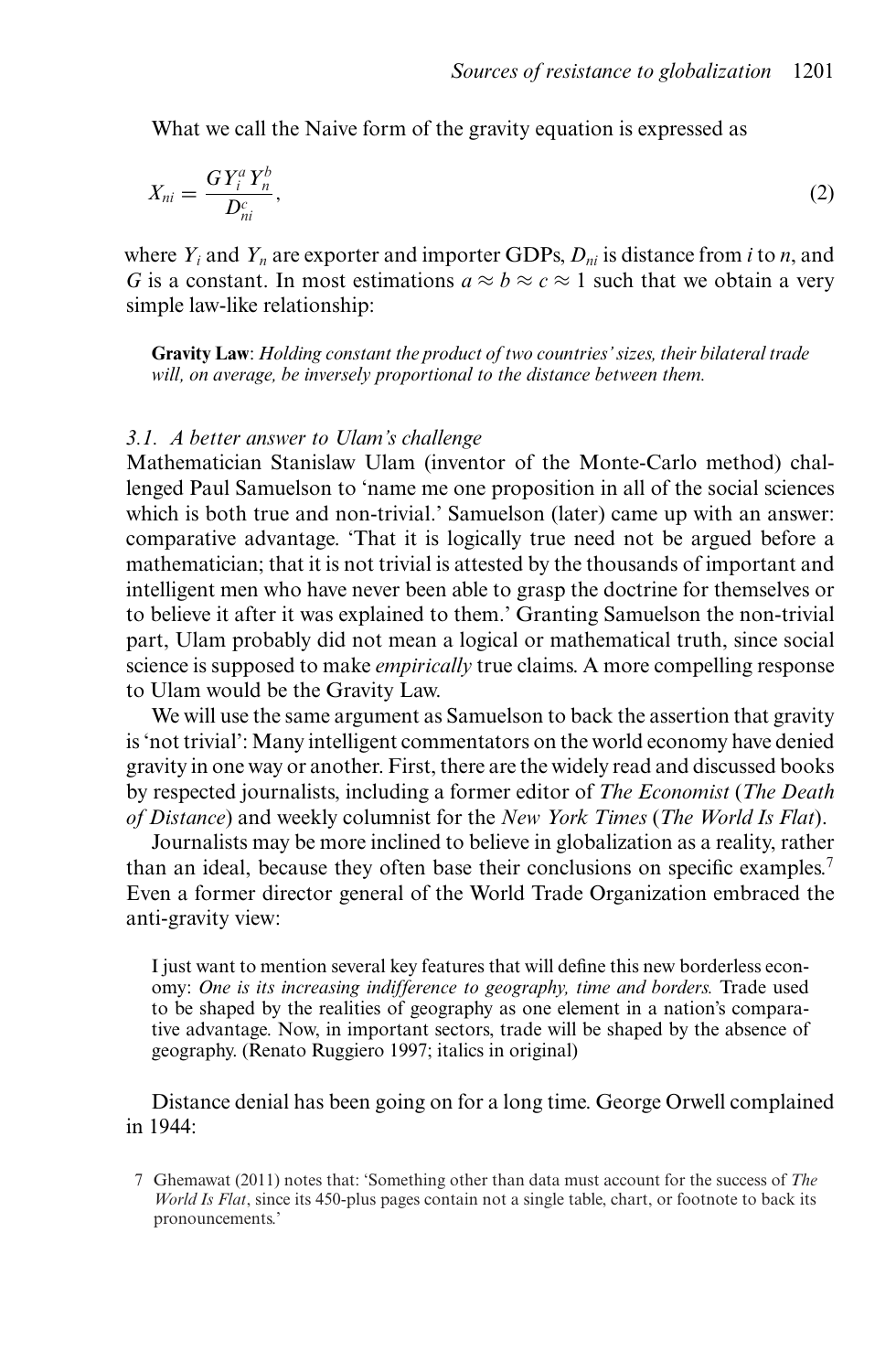#### 1202 K. Head and T. Mayer

Reading recently a batch of rather shallowly optimistic 'progressive' books, I was struck by the automatic way in which people go on repeating certain phrases which were fashionable before 1914. Two great favourites are 'the abolition of distance' and 'the disappearance of frontiers.'

While there are few trade economists now who are unaware that distance impedes bilateral trade, thirty years after Tinbergen's gravity estimations, Bhagwati (1993), one of the most prominent trade economists of the time, sought to cast doubt on the notion that there were 'natural' free trade agreements based on geographic proximity:

If I had access to captive research assistance and funds, I could examine whether, for all conceivable combinations of countries and distances among them, and for several different time periods, the premise [that proximity increases trade] is valid. I do not, so I must rely on casual empiricism and a priori arguments . . . Borders [such as the one between Pakistan and India] can breed hostility and undermine trade, just as alliances between distant countries with shared causes can promote trade . . . [The premise that distance reduces trade] does not have a firm empirical or conceptual basis.

Bhagwati was certainly onto something important in discussing the role of hostilities and alliances – as we will discuss later – but he seems unaware that these are the exceptions: the norm is for trade to decline with distance.

Having thus established that the Gravity Law is not obvious or trivial, we now turn to establishing that it is *true*.

#### *3.2. Fifty years of estimating gravity*

Our first argument is an appeal to authority. In their *Handbook of International Economics* chapter, Leamer and Levinsohn (1995) assert that gravity models 'have produced some of the clearest and most robust findings in economics.' To make an evidence-based case, our first exhibit is figure 3, inspired by a similar figure in Leamer and Levinsohn (1995), which itself echoed a plot Isard and Peck (1954) published 40 years earlier.

Panel (a) shows France's imports in 2006 divided by the GDP of the exporter for all origins. The distance elasticity estimated over all origins, −0.89, is close to the −1 implied by the Gravity Law. As a demonstration of law-like behaviour, this figure has a serious drawback: with an  $R^2$  of just 20%, the fit is not very impressive. There are clearly many more determinants of bilateral trade than just GDP and distance. Yet it does not seem appropriate to insist that social behaviour follow laws that are as parsimonious as those in the physical sciences. The Gravity Law should be seen as a partial elasticity holding many confounding factors constant.

In that spirit, we zoom in on France's trade with other members of the EU and OECD. The EU grouping neutralizes trade policy and standardizes some institutions. The OECD group is believed to have higher data quality and also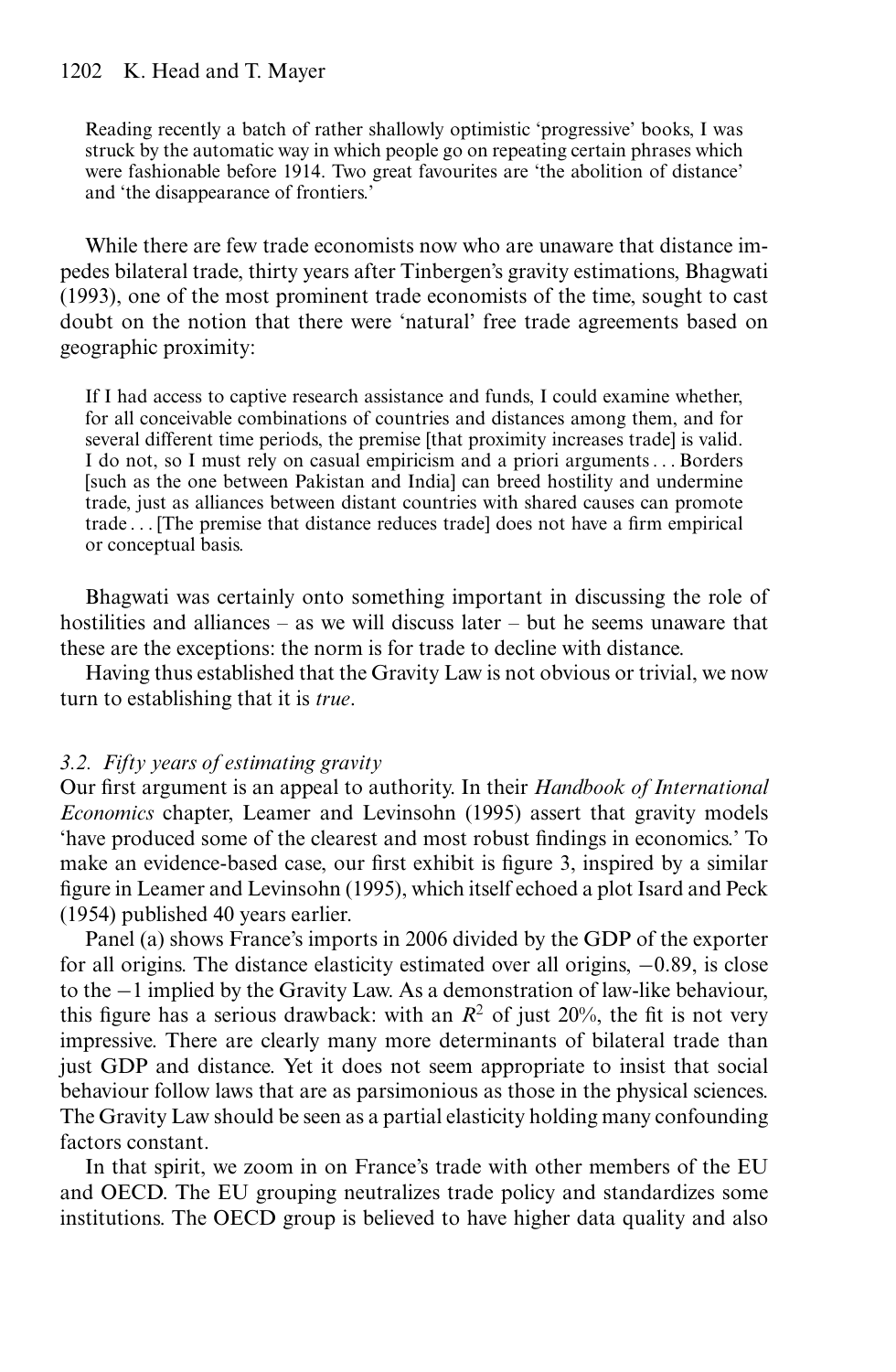

FIGURE 3 France's 2006 imports follow the gravity law

higher per capita income. Panel (b) of figure 3 shows that the restricted sample adheres more closely to the Gravity Law, with distance explaining 70% of the variation in the import to partner GDP ratio. The estimated distance elasticity rounds to  $-1.00$ . To the extent this figure is representative of broader samples, we may fairly claim to have answered Ulam's challenge with a non-trivial yet demonstrably true empirical proposition from the social sciences.

The graphical approach taken in figure 3 has the great advantage of transparency: there is no econometric layer between the data and the reader. Nevertheless, the discussion of the figures above reveals the limitations of the graphical approach. We have considered only one importer in one year and we have no controls (except for dividing by partner GDPs). To find partial elasticities that are representative of a broad sample it is therefore essential to run regressions.

The solid black line in figure 4 describes the distribution of 1835 estimates of the distance effect,  $-\partial \ln X_{ni}/\partial \ln D_{ni}$ , using data assembled for the meta-analysis reported in Head and Mayer (2013). The solid and dashed vertical lines denote the values of the median and mean estimates, respectively. Coincidentally, the median figure is −0.89, the same as the one estimated for France in figure 3(a). The data sets, sample periods, and econometric methods for these estimates vary considerably. Yet the central tendency of the estimates around  $-1$  is undeniable.

An important caveat about these estimates is that the vast majority of them are based on the naive form of the gravity equation (augmented with numerous controls). The highly influential work of Anderson and van Wincoop (2003) forced trade economists to recognize that, while theories had been derived to justify the naive gravity equation, *none* of those theories actually predicts the functional form in equation (2). A range of theoretical underpinnings all point to the need to revise our view of the appropriate way to think of country size.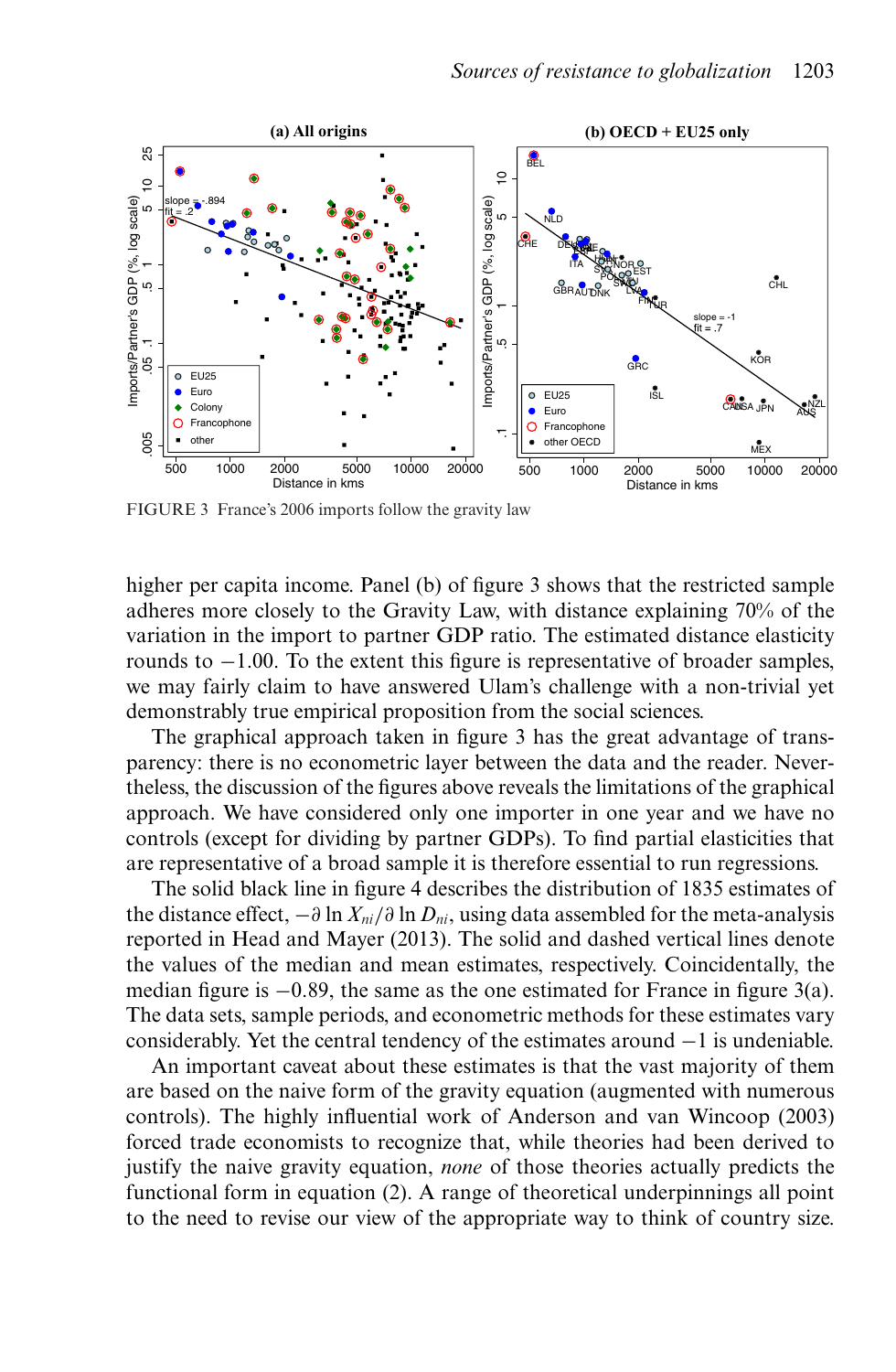

FIGURE 4 The distribution of 1835 estimates of distance effects

A country's total output needs to be discounted by the opportunities it has for exporting that output and, similarly, a country's total expenditure should be discounted by the opportunities it has to source from alternative suppliers. Specifications incorporating these adjustments, following directly from the equilibrium conditions in the models are called 'structural gravity.'

Structural gravity comprises the following system of equations

$$
X_{ni} = \frac{S_i M_n}{r_{ni}}, \quad \text{where} \quad S_i = Y_i / \Omega_i, \quad \text{and} \quad M_n = X_n / \Phi_n
$$

$$
\Phi_n = \sum_{\ell} \frac{Y_{\ell}}{r_{n\ell} \Omega_{\ell}} \quad \text{and} \quad \Omega_i = \sum_{\ell} \frac{X_{\ell}}{r_{\ell i} \Phi_{\ell}}.
$$
(3)

In these equations  $r_{ni}$  denotes bilateral *resistance* and  $\Phi^{-1}$  and  $\Omega^{-1}$  are multilateral resistance terms.<sup>8</sup>

Resistance can be specified in various ways. The way that links best to the bulk of empirical work is as the product of border  $(\beta)$  and distance  $(D)$  effects  $r_{ni} = \beta_{ni} D_{ni}^{\delta}$ . Border effects can be thought of as the collective effect of all the increases in trade impediments that typically occur when goods cross an international border. In practice, gravity estimations often control for many of those effects – free trade, common currency, common language, and legal

<sup>8</sup> See Anderson and van Wincoop (2003) for the initial derivation and Head and Mayer (2013) for a list of all models that are compatible with this formulation.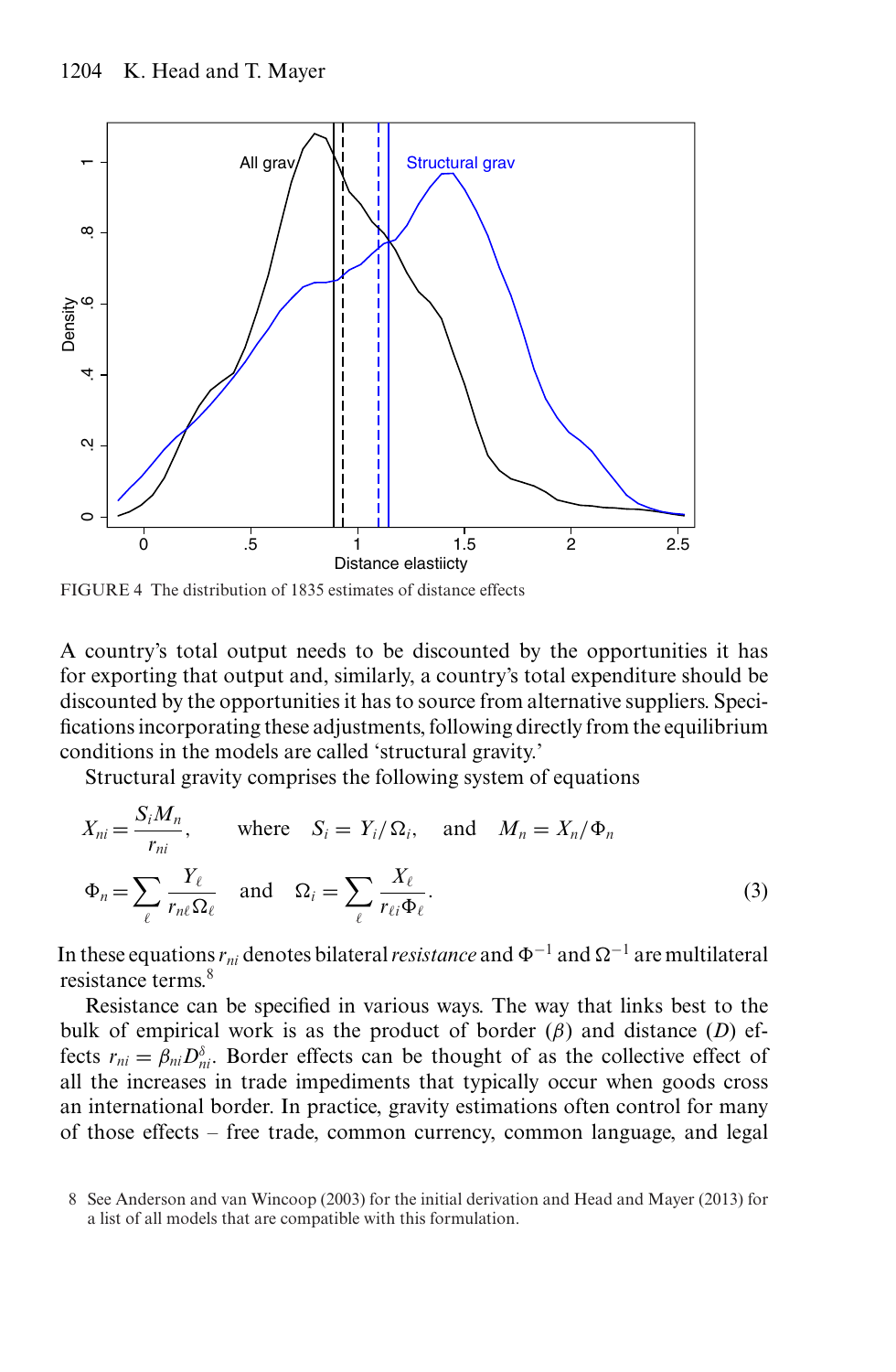system – since certain facets of border costs are selectively lower for some bilateral pairs. In those regressions, the border effect may be estimated as the residual influence of borders. A second way to think of resistance, which ties more closely to theory and welfare is  $r_{ni} = \tau_{ni}^{-\epsilon}$ . In this specification  $\tau - 1$  is the ad valorem equivalent of all trade costs and  $\epsilon$  is the trade cost elasticity (∂ ln *Xni*/∂ ln τ*ni*).

The structural gravity equation can be estimated in a variety of ways, but by far the easiest is with fixed effects for each exporter-year and importer-year. Head and Mayer (2013) describe other methods and pit them against each other in a Monte Carlo study. At the risk of oversimplifying the results, the two-way fixed effects method emerges as the clear winner.<sup>9</sup> The intuitive reason why countrylevel fixed effects are important for estimating bilateral effects (such as distance and borders) is that equation (3) reveals that the  $S_i$  and  $M_n$  terms are functions of all the bilateral sources of resistance.

The grey line in figure 4 shows the distribution of the 328 estimates that we classified as structural (because they use one of the approved methods for dealing with multilateral resistance, usually two-way fixed effects). The central tendencies (dashed mean lines and solid median lines) are not so different, but the distributions have notably different shapes, the structural mean being lower than the median, which is less than the mode.

What can we conclude from these distributions? First we see the 'on average' part of the Gravity Law is doing double duty. Firstly, it is invoking a conditional expectation (holding other variables constant). Secondly, the inverse proportionality is itself only an average elasticity. Disdier and Head (2010) show that there is too much variation in the estimated distance effect to be derived simply from sampling error. An important unresolved question is whether all this variation derives from estimation method differences or true parameter heterogeneity. While the distinction between naive and structural estimates points to some of the heterogeneity coming from method, the remaining variance of estimates inside each method suggests that it cannot be the whole story.

#### *3.3. Decomposing the distance effect*

To understand why the distance effect might vary, we decompose it into the product of two more fundamental elasticities:

$$
\delta \equiv \frac{\partial \ln r_{ni}}{\partial \ln D_{ni}} = -\frac{\partial \ln \text{Trade}}{\partial \ln \text{Trade costs}} \frac{\partial \ln \text{Trade costs}}{\partial \ln \text{Distance}} = -\epsilon \rho.
$$
 (4)

<sup>9</sup> Other methods, such as iterative estimation of equation (3) and various approaches that use ratios or subtract off means to remove the  $S_i$  and  $M_n$  terms, gave equivalent results under full samples but poor results with missing data.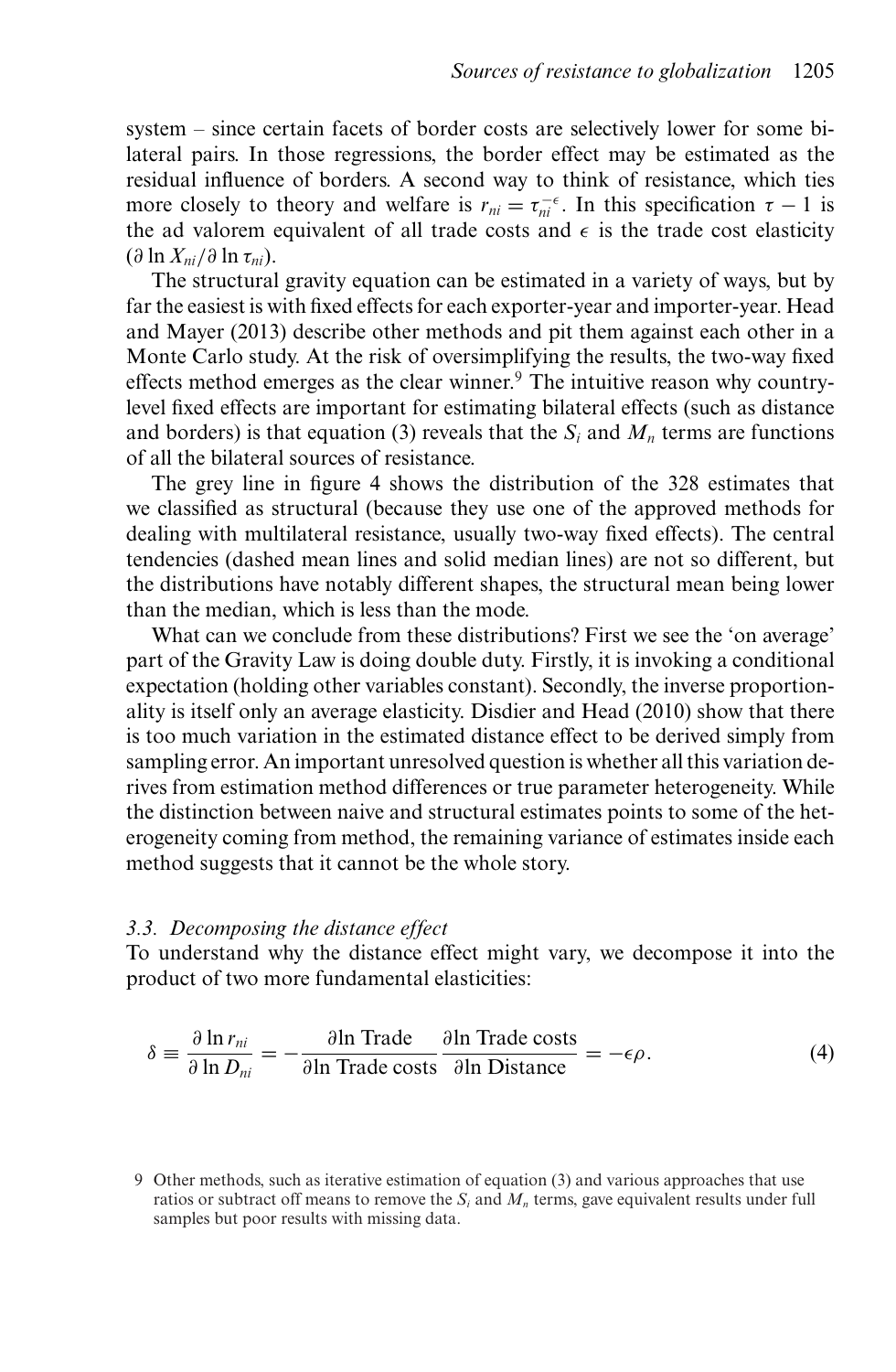The first factor,  $\epsilon$ , is a structural parameter in *most* models.<sup>10</sup> In models such as Anderson and van Wincoop (2003), it is one minus the elasticity of substitution between goods from different countries; that is,  $\epsilon = 1 - \sigma$ . In the Ricardian model of Eaton and Kortum (2002)  $\epsilon = -\theta$ , where  $\theta$  is the parameter governing the dispersion of labour requirements across goods and countries. In trade models featuring firm-level heterogeneity, such as Chaney (2008),  $\epsilon = -\theta$  as well, but now  $\theta$  is the shape parameter of the Pareto distribution assumed to govern performance differences between firms. The second factor,  $\rho$ , measures the effect of distance on the cost of delivery. In models featuring full pass-through of costs into prices, it is also a measure of the change in delivered prices as distance rises.

For the absolute value of the trade elasticity to take the unit value of the Gravity Law, it would have to be the case that  $-\epsilon \rho = 1$ . How plausible is that? Reviewing the set of elasticity estimates available when they were writing, Anderson and van Wincoop (2004) conclude that  $\sigma$  'is likely to be in the range of five to ten,' implying  $\epsilon$  between −4 and −9. Conventional wisdom appears to have shifted towards the smallest (absolute) elasticities in this range. For example, Eaton and Kortum (2012) use  $\epsilon = -4$  in their quantification of the Ricardian model, considering it to be 'in line with' several studies. Head and Mayer (2013) summarize all the available estimates and find  $\epsilon = -5$ . This is the median of 435 estimates identified based on variation in trade in response to variation in tariff or freight costs. Smaller estimates ( $\epsilon \approx -3$ ) result when other identification approaches are included.

Estimates of  $\rho$  are relatively rare. If freight and insurance are the main components of trade costs then  $\rho$  can be measured in three different ways. The first two methods involve regressing the log of the ratio of CIF to FOB trade flows on log distance.<sup>11</sup> This is because CIF is the sum of FOB and transport costs; thus, CIF/FOB equals one plus the ad valorem freight and insurance rate. A first version of this approach obtains that CIF and FOB values come from *different declarations*, namely, the exporter's report of the FOB value and the importer's report of the CIF value. The first estimate of  $\rho$  that we know of appears in Geraci and Prewo (1977), who use this method on an OECD sample and estimate  $\hat{\rho} = 0.07$ . More recently, Limão and Venables (2001) use the same type of data but with a much larger sample to estimate  $\hat{\rho} = 0.25$  (without controls). The difference arises mainly because Limão and Venables code  $\tau = 50$  (the highest observed CIF/FOB ratio in their sample) for the 22% of the sample where bilateral

11 CIF stands for 'cost, insurance and freight' and FOB stands for 'free on board.' The FOB value sums the value at the factory gate with the costs of transporting the good from factory to the carrier. CIF is FOB plus cost of shipping to the importing country and marine insurance.

<sup>10</sup> We know of three exceptions. First, the Novy (2013) translog bilateral trade equation implies a non-constant trade elasticity. Second, Head, Mayer, and Thoenig (2013) find that log-normal firm-level heterogeneity (instead of the usual Pareto assumption) implies a trade elasticity that decreases with expected trade. A variable trade elasticity also arises in Helpman, Melitz, and Rubinstein (2008) because of upper truncation of a Pareto productivity distribution.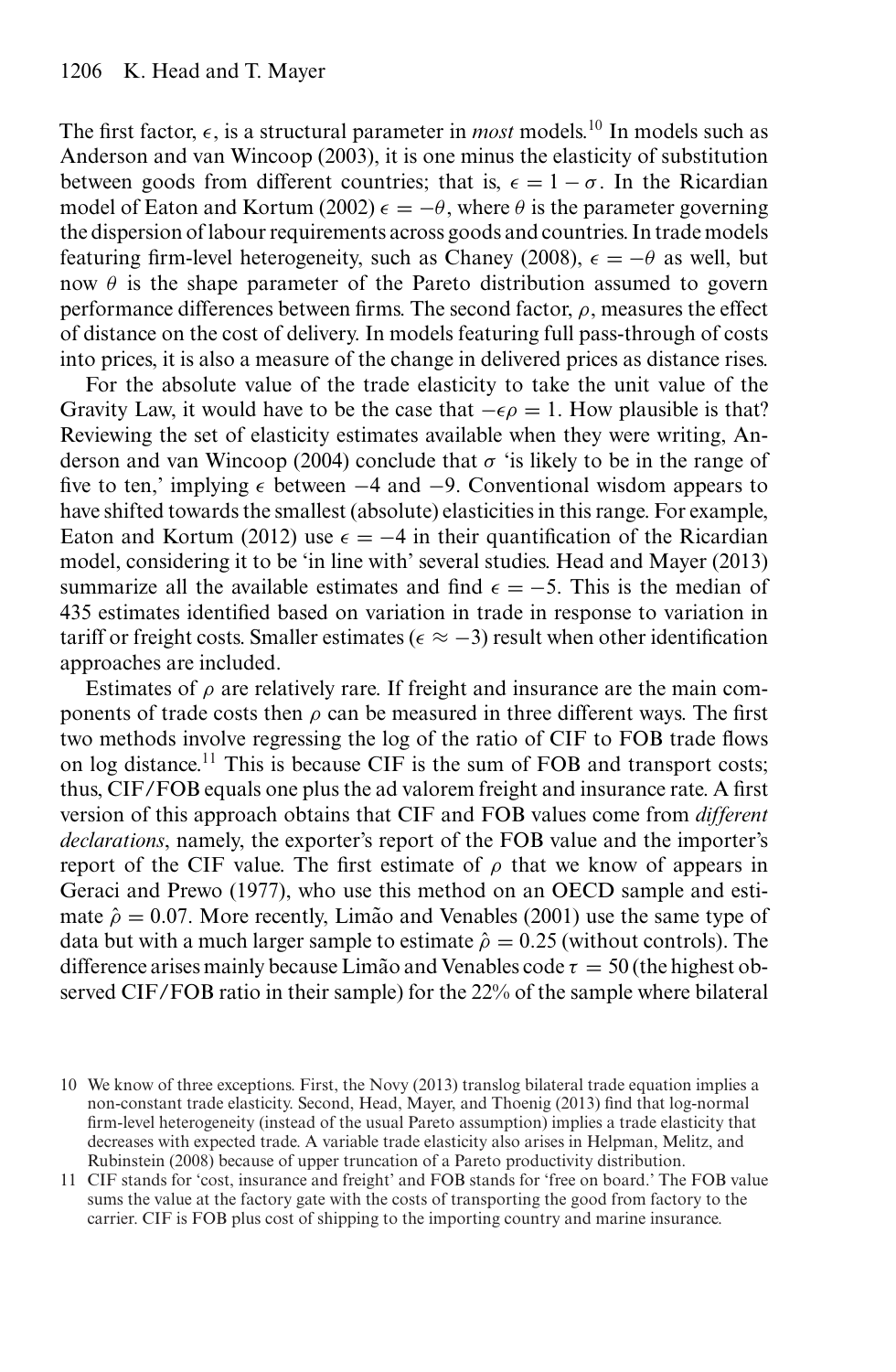trade was zero and then estimate with (upper limit) Tobit.<sup>12</sup> Re-estimating using OLS on just the non-zero flows with data provided on Nuno Limão's website, we find  $\hat{\rho} = 0.07$ . We have to be cautious about all of these estimates because Hummels and Lugovskyy (2006) show that matched CIF and FOB data from different reporters do not yield reliable measures of the CIF/FOB ratio. They point out: 'Roughly half of all observations in the IMF DOTS database lie outside a reasonable range of variation (*ad valorem* costs between 0% and 100%).' When we restrict  $\tau$  to the 'reasonable range' (i.e.,  $\tau$  < 2), we obtain  $\hat{\rho} = 0.026$ .

Hummels (2007) pioneers a second method, calculating freight costs for a country that collects *both* CIF and FOB import values. He specifies the dependent variable as the log of the freight to value ratio,  $ln(\tau - 1)$ . We will use  $\tilde{\rho}$  to denote the elasticity of  $\tau - 1$  with respect to distance. In columns 1 and 3 of table 2, Hummels (2007) estimates  $\tilde{\rho} = 0.27$  and 0.15 for air and sea transport into the US, respectively. As pointed out by Anderson and van Wincoop (2004),  $\rho$  is much smaller than  $\tilde{\rho}$ . In our notation,  $\rho = \tilde{\rho}(\tau - 1)/\tau$ . In the Hummels data  $(\tau - 1)/\tau$ is less than 0.1, so  $\rho$  is an order of magnitude smaller than  $\tilde{\rho}$ . Alternatively, one can estimate  $\rho$  directly just by re-specifying the dependent variable as  $\ln(\tau)$ . Using the data David Hummels provides on his website, we estimate that  $\rho = 0.03$  for air transport and  $\rho = 0.01$  for sea transport.

A third method for measuring  $\rho$  relies on direct freight cost data generally obtained from private shipment companies. Limão and Venables  $(2001)$  use the cost of shipping a standard container from Baltimore to 64 countries where the World Bank has operations. They estimate a linear relationship between freight costs and distance. Using the Limão and Venables data, we estimate  $\tilde{\rho} = 0.32$ . When we apply the  $(\tau - 1)/\tau$  correction using  $\tau = 0.07$  (obtained from Hummels 2007), figure 6 (showing ad valorem ocean shipping rates) yields  $\rho = 0.021$ .

Taking together all the freight-based methods, we would say that the reasonable range for the elasticity of the log CIF to FOB ratio with respect to distance is  $0.01 < \rho < 0.07$ , the best estimates being at the lower end of this range. For these values to be consistent with a unit distance elasticity  $\delta = 1$ , the trade elasticity,  $\epsilon$  | would have to be in the 14–100 range, magnitudes that few would take seriously. Conversely, papers that assume or estimate reasonable  $\epsilon$  are bound to estimate  $\rho$  outside the range implied by the freight data regressions.<sup>13</sup>

We can reconcile the two sets of results by decomposing trade costs into two components:  $d \ln \tau = d \ln \tau_f + d \ln \tau_d$ , where  $\tau_f$  is one plus the freight to value ratio (the CIF to FOB ratio) and  $\tau_d$  is the 'dark' trade cost. We use dark here not to suggest something sinister, but rather to make an analogy with astrophysics – which seems fitting, since the term 'gravity' itself was coined as a physics analogy.

<sup>12</sup> If zero trade flows occur for bilateral pairs, owing to prohibitively high freight costs, then excluding those flows could induce selection bias, On the other hand, the zero flows could arise from declaration thresholds or prohibitively high *fixed* market entry costs, rather than freight costs. In that case the top coding of transport costs would be inappropriate.

<sup>13</sup> For example, Balistreri, Hillberry, and Rutherford (2011) assume  $\sigma = 3.8$  and estimate a Pareto shape parameter of 5.2 and a  $\rho$  of 0.16.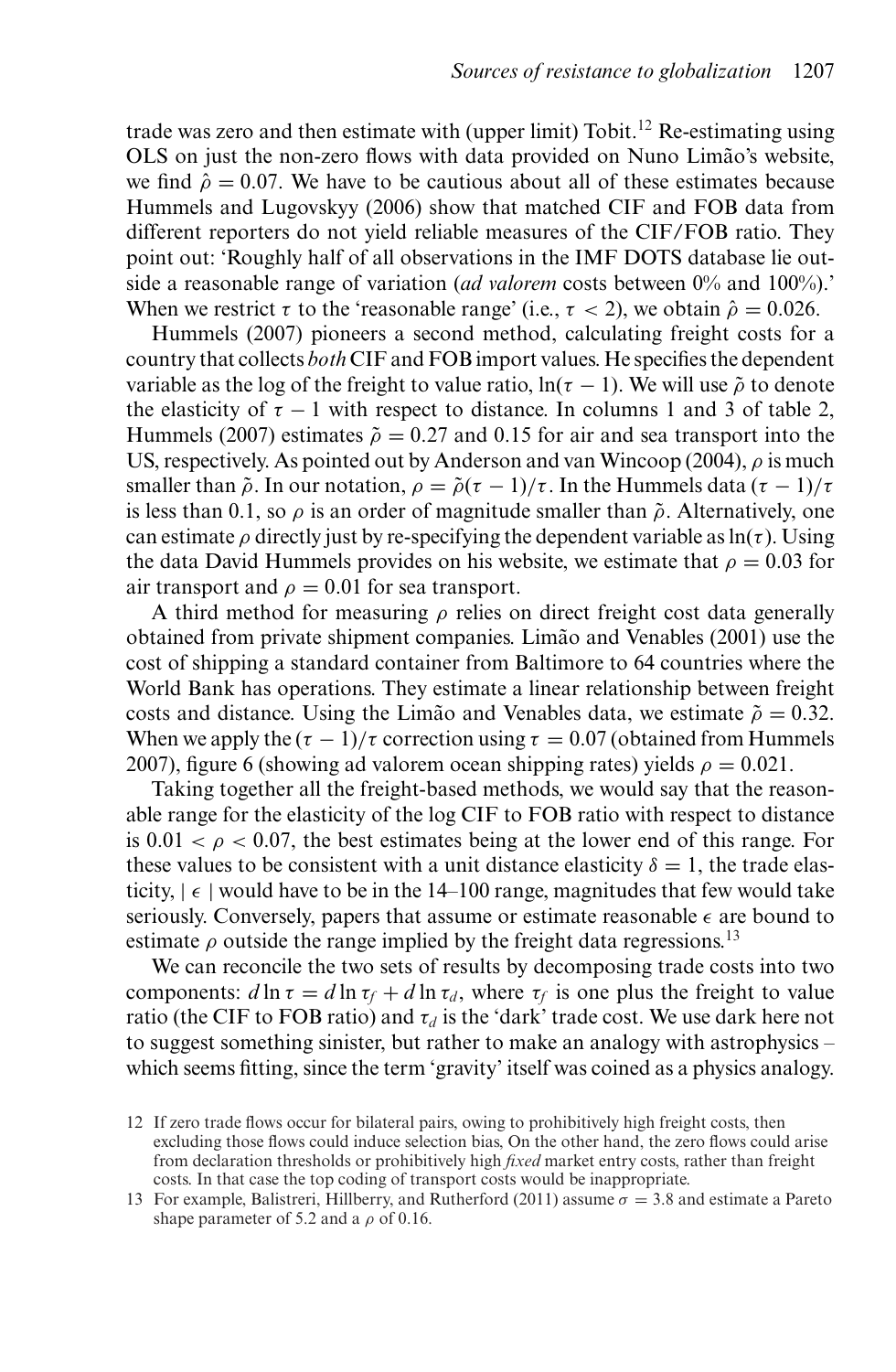In cosmology, dark energy is invoked to explain why the universe appears to be expanding at an accelerating rate and dark matter explains why galaxies rotate at higher velocity than they should based on their observed mass. Neither dark energy nor dark matter can be observed directly, but their presence is inferred to be huge. Taken together, dark energy and dark matter are thought to account for 95% of the mass-energy in the universe. Our goal here is to infer the importance of unobserved or difficult-to-observe trade costs. Letting ρ*<sup>f</sup>* denote the elasticity of  $\tau_f$  with respect to distance (observed) and  $\rho_d$  be the corresponding dark elasticity, the observed distance effect can be expressed as

$$
\delta=-\epsilon(\rho_f+\rho_d).
$$

Taking  $\delta \approx 1$  and  $\epsilon \approx -4$ , we can infer  $0.18 \le \rho_d \le 0.24$ . This implies 72%–96% of the rise in trade costs associated with distance is attributable to the dark sources of resistance. We are not alone in attributing a high share of the distance effect to dark trade costs. Allen (2012) estimates that search costs account for 90% of the distance effect, leaving only 10% for transport costs. Feyrer (2009) uses the closing of the Suez Canal between 1967 and 1975 to investigate the effect of changes in bilateral shipping distances. This allows him to control for dyadic fixed effects and thereby isolate the pure effect of changing transportation costs on trade. The resulting  $\delta$  ranges from 0.15 to 0.5. Assuming that Feyrer's  $\delta$ s correspond to  $-\epsilon \rho_f$ and maintaining  $\epsilon = -4$  imply  $0.038 \le \rho_f \le 0.125$ . Therefore, dark trade costs account for  $50\% - 85\%$  of the effect of distance on trade flows.<sup>14</sup> We will try to uncover the underlying dark mechanisms in section 4. The next two subsections consider the evolution of distance effects over time and the border effect.

#### *3.4. Distance effects: why won't the world flatten?*

Leamer (2007) expresses considerable frustration over Friedman's 'flat world' metaphor, whose meaning Leamer diplomatically describes as 'elusive.' Here we use the metaphor in a very precise way. We will say the world is flattening if the lines shown in figure 3 are flattening, that is if the distance elasticity is declining.

If we take gravity theory seriously, does it actually predict declining distance effects? In order for distance costs to fall over time, we need either a reduction in  $\rho$  or in  $-\epsilon$ . We are inclined to think that transport improvements should lower  $\rho$ . Looking back on the last half-century of innovations in technological progress and deregulation in transportation and communication, one could point to many reasons why trade resistance should have fallen. The following list includes some of the most notable changes.

<sup>14</sup> The greater importance that the Suez-closing results attribute to transport costs may derive from including not just the pure freight carrier cost of distance but also the additional time cost from the longer trip.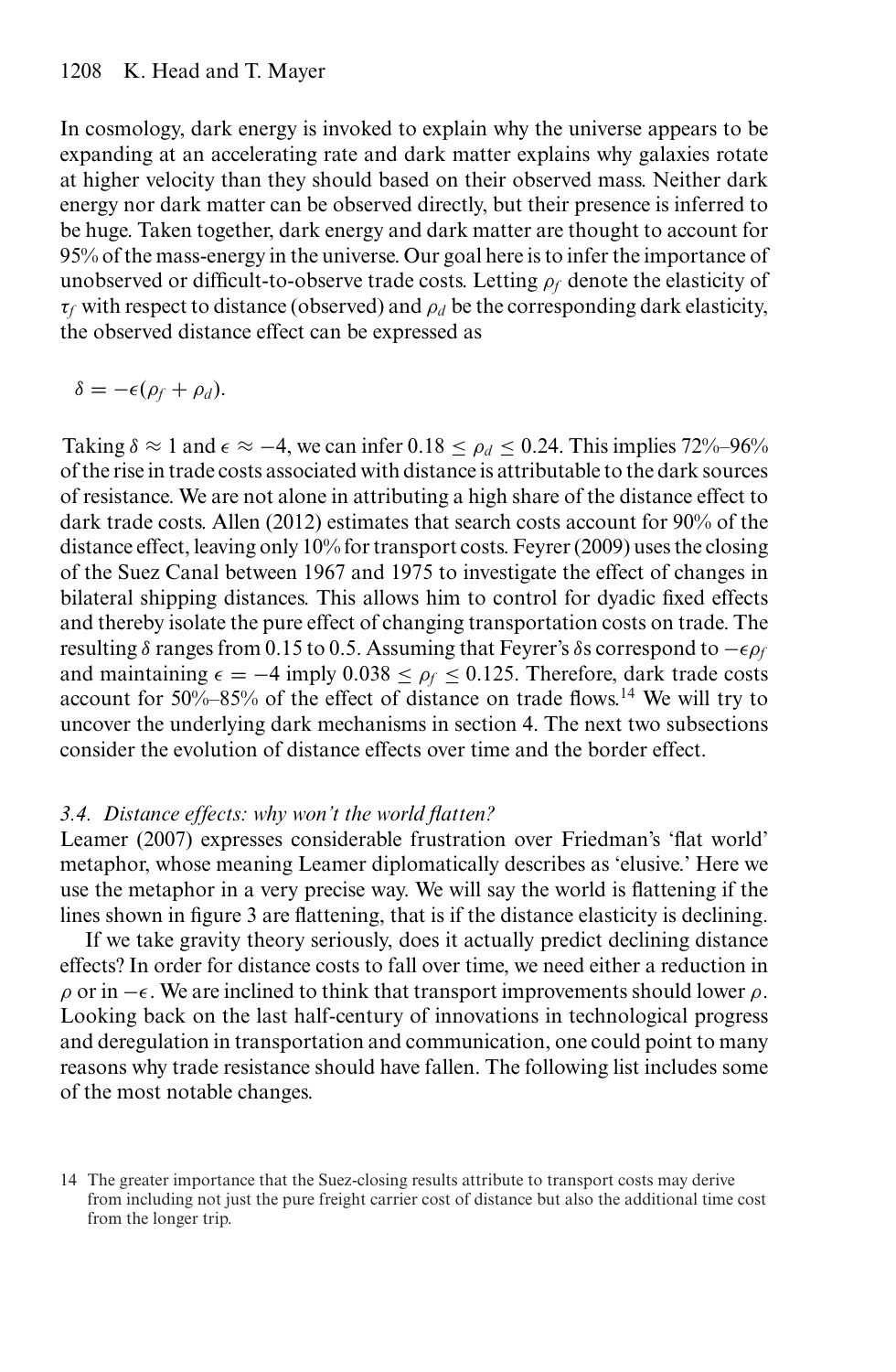- 1) Containerization dramatically lowered the cost and time of shipping manufactured goods.<sup>15</sup>
- 2) Commercial jet air transport costs fell by  $90\%$  from 1955 to 2004.<sup>16</sup>
- 3) International telephone costs per minute fell 95% from 1980 to  $2010$ .<sup>17</sup>
- 4) Internet-based communication (email, Skype, eBay, Alibaba, etc.) increased the 'bandwidth' of long-distance information flows and reduced their monetary cost to near zero.

All these factors suggest declines in  $r_{ni}$ . The item in the above list with a direct link to the elasticity of transport costs with respect to distance  $(\rho)$  is the decline in the cost per mile of jet transport. The most prominent innovation in sea transport technology, containerization, mainly reduced port costs. Bernhofen, El-Sahli, and Kneller (2013) cite a McKinsey study to conclude: 'The construction of purpose-designed container terminals increased the productivity of dock labor from 1.7 to 30 tons per hour.' Lower port costs would show up as a reduction in  $\beta$  in the resistance function. However, Hummels (2007) points to an indirect effect that could lower  $\rho$ : 'Because containerships spend more time steaming, investments in larger, faster ships become feasible.' Such ships 'substantially reduce the price per ton-mile.' The new communication technologies reduce  $\rho$  for information-intensive service trade. To see their effect on goods trade, we will have to consider the complementarity between information and goods flows.

Thus, we have some reason to believe that  $\rho$  has been falling. However, it is far from obvious which direction, if any, the trade elasticity,  $\epsilon$ , should have moved over the last decades. In Armington models, a rise in  $\epsilon$  | would occur if products become closer substitutes. Broda and Weinstein (2006) find evidence of the opposite trend. They estimate product-specific  $\sigma$  for the two periods 1972– 1988 and 1990–2001. The mean  $\sigma$  for disaggregated goods falls from 17.3 to 12.6, whereas the median falls from 3.7 to 3.1. These correspond to decreases in  $\vert \epsilon \vert$ of 22% and 29%, respectively. Hanson (2005) also finds a declining value of  $\sigma$ (14% between 1970–1980 and 1980–1990 in the main regression), with a radically different estimation method relying on a wage equation of the New Economic Geography type. In Ricardian and Melitzian models,  $\epsilon$   $\epsilon$  rises when industries or firms become more similar in terms of productivities. We are not aware of evidence that preference or technologies are evolving over time in such a way as to predict a rise in  $\epsilon$ . Indeed, the size distribution of firms is thought to be governed reasonably well by a stable power law.

<sup>15</sup> See *The Box: How the Shipping Container Made the World Smaller . . .* and Bernhofen, El-Sahli, and Kneller (2013 ) for descriptive and quantitative assessments of the transformative role of containerization.

<sup>16</sup> See Hummels (2007, figure 1).

<sup>17</sup> See FCC report 'Trends in the international telecommunications industry: summary through 2010,' table 2.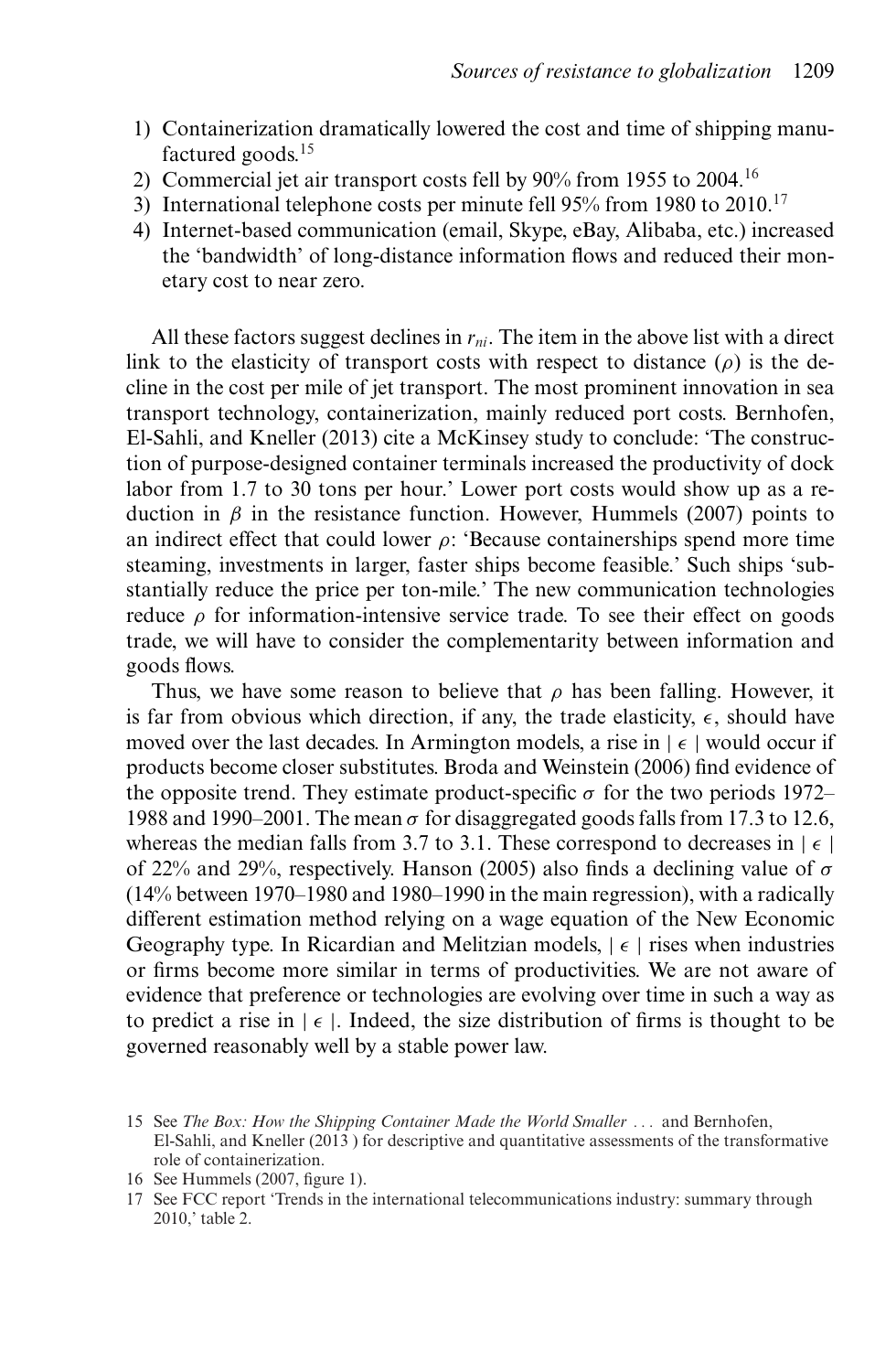

FIGURE 5 Rising distance effects

With  $|\epsilon|$  stable or moderately declining, and  $\rho$  probably declining,  $\delta$  should be falling as well. However, a stable value of  $\delta$  near 1 would be consistent with the model of Chaney (2013), who writes, 'even if technological, political or economic changes affect the particular shape of firm level exports, in the aggregate, the gravity equation remains essentially unaffected.' With these expectations informed by theory in mind, we now turn to actual estimates of the evolution of the distance effect over time.

Figure 5 graphs a series of  $\hat{\delta}_t$  estimated in cross-section regressions. In every case there are origin and destination fixed effects and a set of standard gravity covariates (common language, contiguity, RTAs, common currency, past and current colonial link). The simplest specification (linear in logs regression on the whole sample – the unbalanced OLS line of panel (a)) exhibits a very steady rise in distance effects. This tendency for increasing effects of distance over time is known as the 'distance puzzle' in the literature. One simple explanation for it would be that over that period, the end of colonies and the surge in regional trading arrangements have made short-distance trade easier in relative terms. However, our list of controls includes those determinants and therefore accounts for those trends.

Alternative explanations involve evolution of the gravity sample over time. Indeed, it is very well known that the number of positive flows currently in the bilateral trade flow matrix is much larger now than in the 1960s. If those 'entrants' in the trade data are pairs of countries with relatively long distance and small flows (which we have good reasons to believe should be the case theoretically), it could explain the trend in distance effects. Panel (a) investigates the samples hypothesis, by first restricting the sample to the set of dyads with positive trade over the entire period. The trend is still upwards, but with a a slope that is much less steep. We then investigate heterogeneous effects by restricting the sample to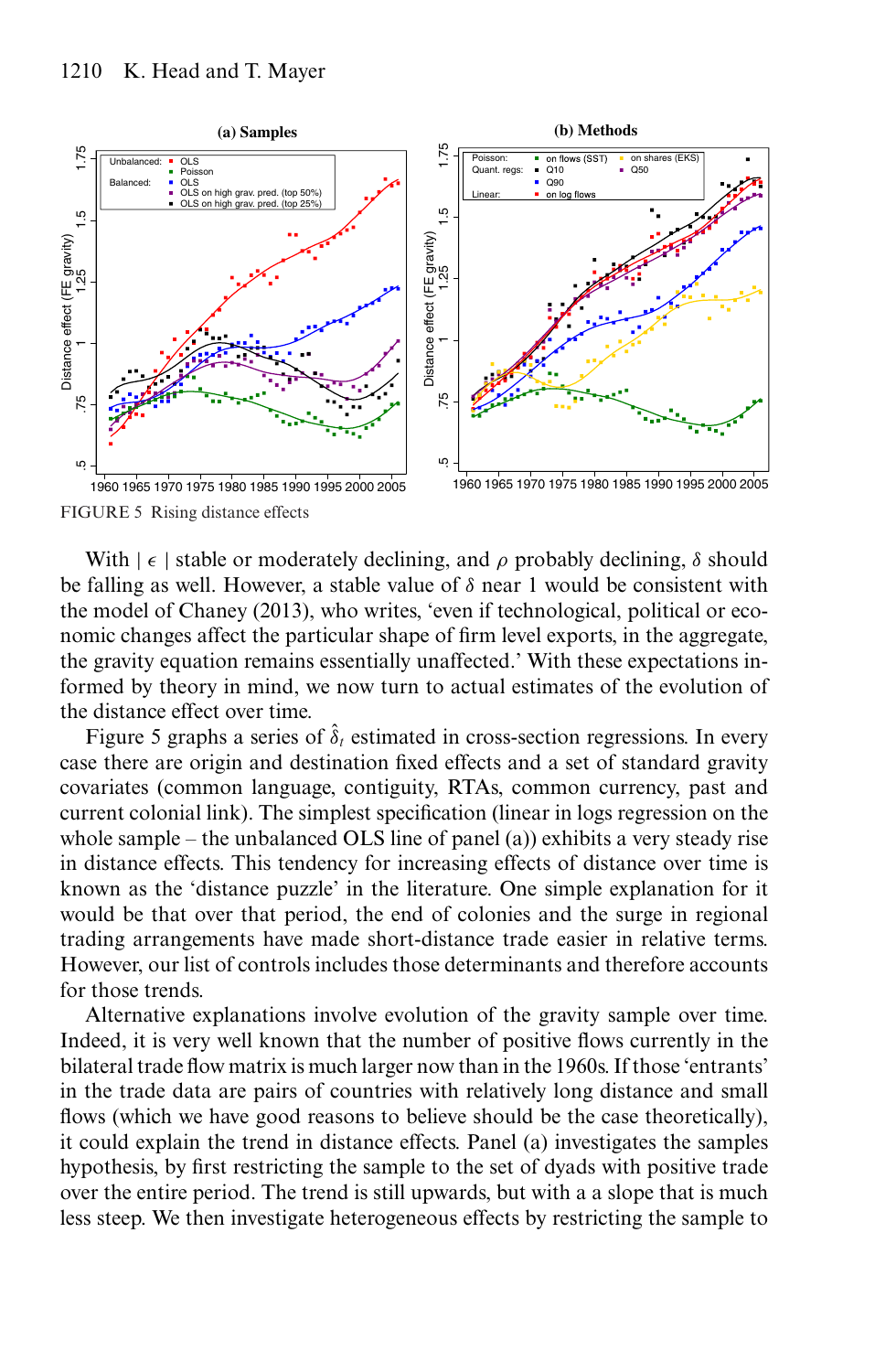the set of dyads with both balanced data and high expected trade values (top 50% and top 25% of naive gravity predicted trade). The conclusion of those two sets of regressions is that distance effects of a balanced set of high traders are relatively stable over time. On the contrary, distance effects are rising most for the new and low-trading countries. This finding is related to the impact of using Poisson rather than linear regressions on the distance puzzle. Bosquet and Boulhol (2009) first showed that the distance effects were much more stable when Poisson is used. One key difference between PPML and OLS is that the former puts a lot more weight on high expected trade dyads, since it tries to minimize the distance between real and expected trade in levels rather than in logs. Panel (b) of the figure investigates the issue deeper, proceeding with quantile regressions for the 10th, 50th, and 90th percentiles of the unbalanced sample. Again, as the expected level of trade rises, the rise in distance effects over time is less pronounced. Last, we present the results for the estimation method proposed by Eaton, Kortum, and Sotelo (2012), running PPML on shares of bilateral imports over total expenditure rather than on levels. Intuitively, this should give less weight to large absolute values of trade than PPML on levels. The results seem to be quite intermediate between OLS and PPML.

Overall, our figure therefore presents consistent evidence of heterogeneous (non-constant) effects of distance, with lower impacts for larger trade flows. We hypothesize that estimated distance effects are rising because of a combination of changing participation in trade and a non-constant trade cost elasticity.

Head, Mayer, and Thoenig (2013) develop a non-Pareto version of the Melitz/Chaney model that can make sense of this pattern of implied differences in trade cost elasticities. The key to understanding heterogeneity over time in the distance effect may be its cross-sectional heterogeneity. From 1960 to the present: new countries start exporting and existing countries initiate new positive dyads. Since they were not exporting before, the new flows are for low-cost cutoff and low probability of exporting origin-destinations. In a log-normal model, these dyads have higher absolute trade elasticities. The already positive dyads could have relatively stable elasticities. The combination of new high elasticity dyads and stable incumbents raises the average elasticity – if the estimator 'pays attention' to small dyads. Our results offer an explanation for why methods that weight the data differently obtain such different results.<sup>18</sup>

#### *3.5. Border effects: in decline, but still puzzling*

Using a naive gravity equation, McCallum (1995) showed 1988 trade between Canadian provinces was about 20 times higher than trade between province-state pairs of comparable size and distance. This paper started a literature, interested

<sup>18</sup> Duranton and Storper (2008) provide an alternative account emphasizing the changing nature of what is traded as trade costs fall. In their model lower transport costs lead to great trade in custom-made machines. Trade in these varieties is more distance sensitive than for standardized machines.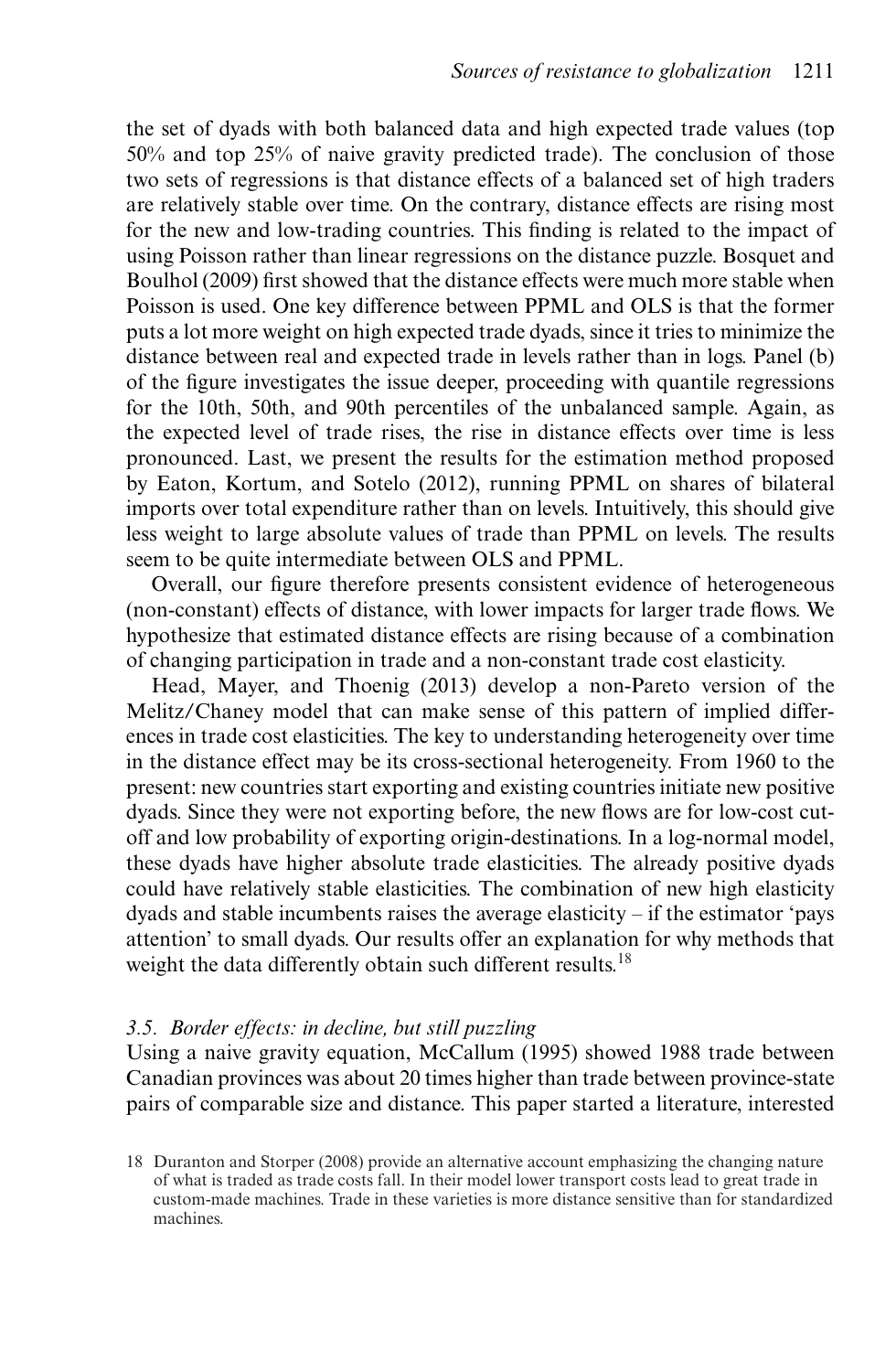

FIGURE 6 Border effects illustrated

in three main objects: (1) the evaluation of the effects of borders other than US-Canada (e.g., within the EU, for developing countries); (2) the appropriate ways to estimate a border effect, taking into account the underlying theory; and (3) the explanation of the high levels of border effects that were invariably found.

Before considering each of these issues, we illustrate the border effect concept using figure 6. It depicts flows of goods between Canadian provinces, American states, and between states and provinces. The thicknesses of these lines are drawn proportional to the amount traded on each route. The four circles are sized in proportion to the value of shipments that are both produced and consumed in each province or state (i.e., 'exports to self'). Two facts emerge that are very important. First, there is clearly very strong trade between each province and its adjacent state. This would be even more extreme if we had chosen Michigan instead of New York because of the massive auto-related flows between southern Ontario and the Detroit area. To determine if these adjacent cross-border flows were above or below the gravity norm, we would have to be quite confident that we were measuring the distance correctly. Second, trade with self is very high (we actually had to rescale it to be able to fit the circles in the figure) but it is conceptually difficult to say whether it is too high because a province's distance to self is a problematic concept.

The flows we want to focus on in figure 6 are the eight long-distance flows, four that cross national borders and four that do not. It should be clear that the latter are *much* larger than the former, despite the distances being approximately the same in the figure. The distances are even more similar in reality. According to Google Maps, the actual driving distances are 4372km (Vancouver to Toronto), 4392 (Vancouver to Buffalo), 4156 (Seattle to Toronto), and 4176 (Seattle to Buffalo).

The border effect is typically estimated using gravity regressions that control for country size and distance, looking for a discontinuity in the trade cost function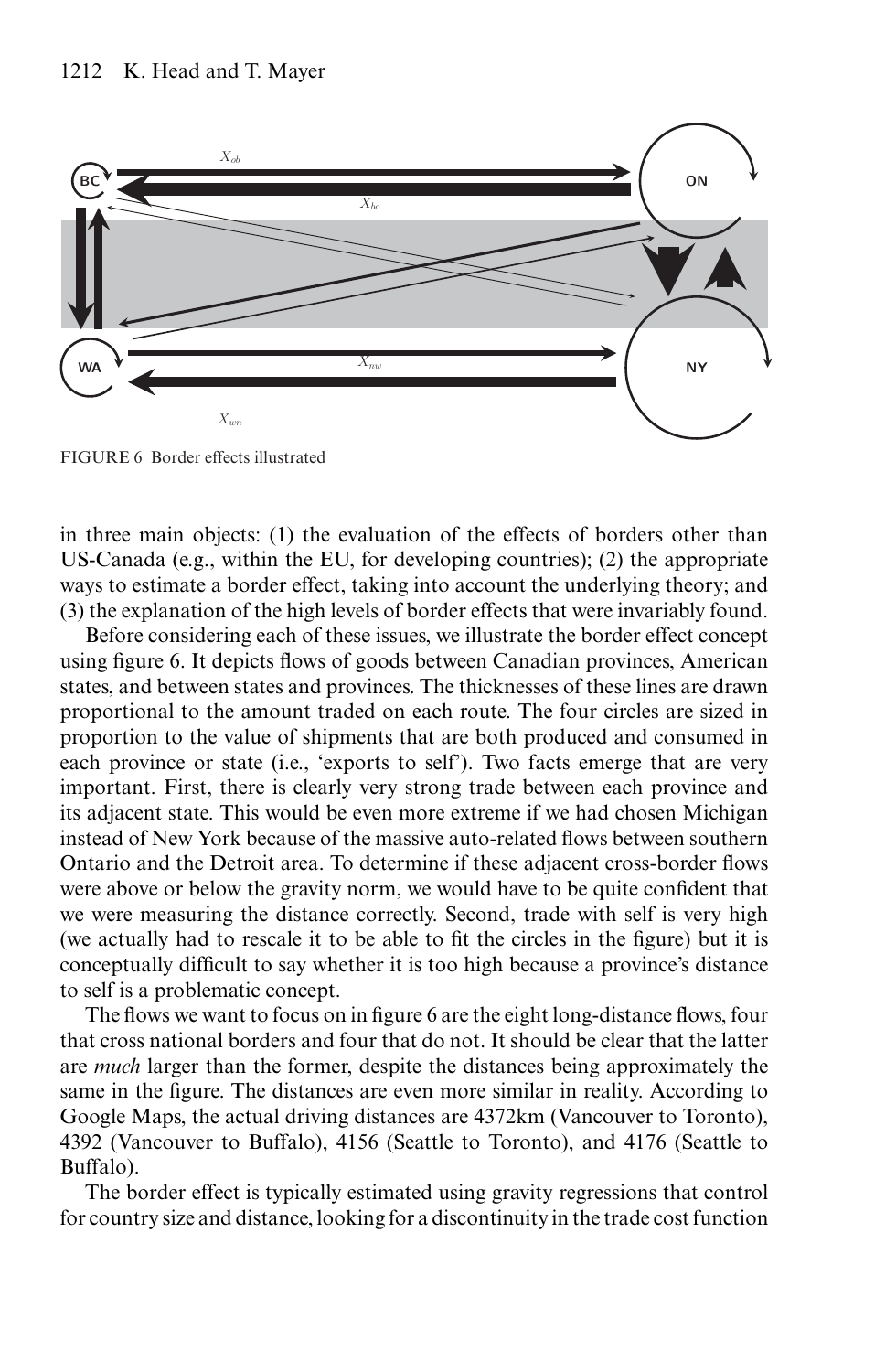associated with crossing the international border. Whenever a discontinuity is estimated, we need to worry whether it actually just reflects some non-linearity in the distance cost function. To assuage such concerns, we calculate the Canada-US border effect without parameterizing the distance function – or even estimating a regression at all. In contrast to the examples given by McCallum (1995), the new method we propose takes the model seriously; it is constructed in such a way as to eliminate the troublesome multilateral resistance terms.

Recall that  $X_{ni} = GS_i M_n / r_{ni}$ . Rather than force the power function form on distance, let cross-border resistance  $= r_{ni} = \beta_{ni}g(D_{ni})$ . For the within border dyads  $\beta_{bo} = \beta_{ob} = \beta_{wn} = \beta_{nw} = 1$ , whereas for goods that cross a border the increase in resistance is determined by identity of the importer, where  $\beta_{ow} = \beta_{bn} = \beta_a$  and  $\beta_{wo} = \beta_{nb} = \beta_c$ . The geometric mean of the within-border flows divided by the geometric mean of the cross-border flows provides our estimate of the border effect:

$$
b = \frac{(X_{bo}X_{ob}X_{wn}X_{nw})^{(1/4)}}{(X_{bn}X_{nb}X_{wo}X_{ow})^{(1/4)}} = \sqrt{\beta_c \beta_a} \sqrt{\frac{g(D_{bn})g(D_{wo})}{g(D_{bo})g(D_{wn})}}.
$$
 (5)

Since we picked our four trading entities such that  $D_{bo} \approx D_{bn}$  and  $D_{wo} \approx D_{wn}$ , the second factor above is approximately one. As a consequence, *b* corresponds to the geometric mean of the two border resistances. In 2007 our calculations yield  $b = 7.3$ , well below the McCallum figure of 22 but above the Anderson and van Wincoop (2003) value of 5.

Like the distance effect,  $\delta$ , the border effect can be decomposed as the product of the trade elasticity and the impact of the border on delivery costs. The latter can be expressed as one plus the ad valorem tariff charged at customs, denote  $t_c$ , plus the ad valorem equivalent of any dark costs associated with crossing borders, which we will denote  $t_d$ . Thus, omitting the origin-destination subscripts, we have

$$
\ln \beta = -\epsilon \ln(1 + t_c + t_d),\tag{6}
$$

where the left-hand side can be estimated as the coefficient on a dummy that equals 1 for trade flows that do not cross a national border. As before, we take  $\epsilon = -4$  as the current consensus estimate of the trade elasticity. McCallum (1995) estimates  $\ln \bar{\beta} = 3.09$  in 1988. At that time, the production-weighted average Canadian tariff was  $4.4\%$ . Solving for  $t_d$  in equation (6), we obtain  $t_d = \exp(3.09/4) - 0.044 - 1 = 1.25$ . Non-tariff aspects of the border have the equivalent impact of a 125% tariff and they constitute 96% of the total tariff equivalent.

Anderson and van Wincoop (2003) set out to 'solve the famous McCallum border puzzle.' Their key idea was that border effect measurement must take into account differences in *multilateral resistance*, denoted  $\Omega_i^{-1}$  and  $\Phi_n^{-1}$  in the structural gravity model. Using 1993 data that included state-to-state shipments measured as part of the US Commodity Flow Survey, Anderson and van Wincoop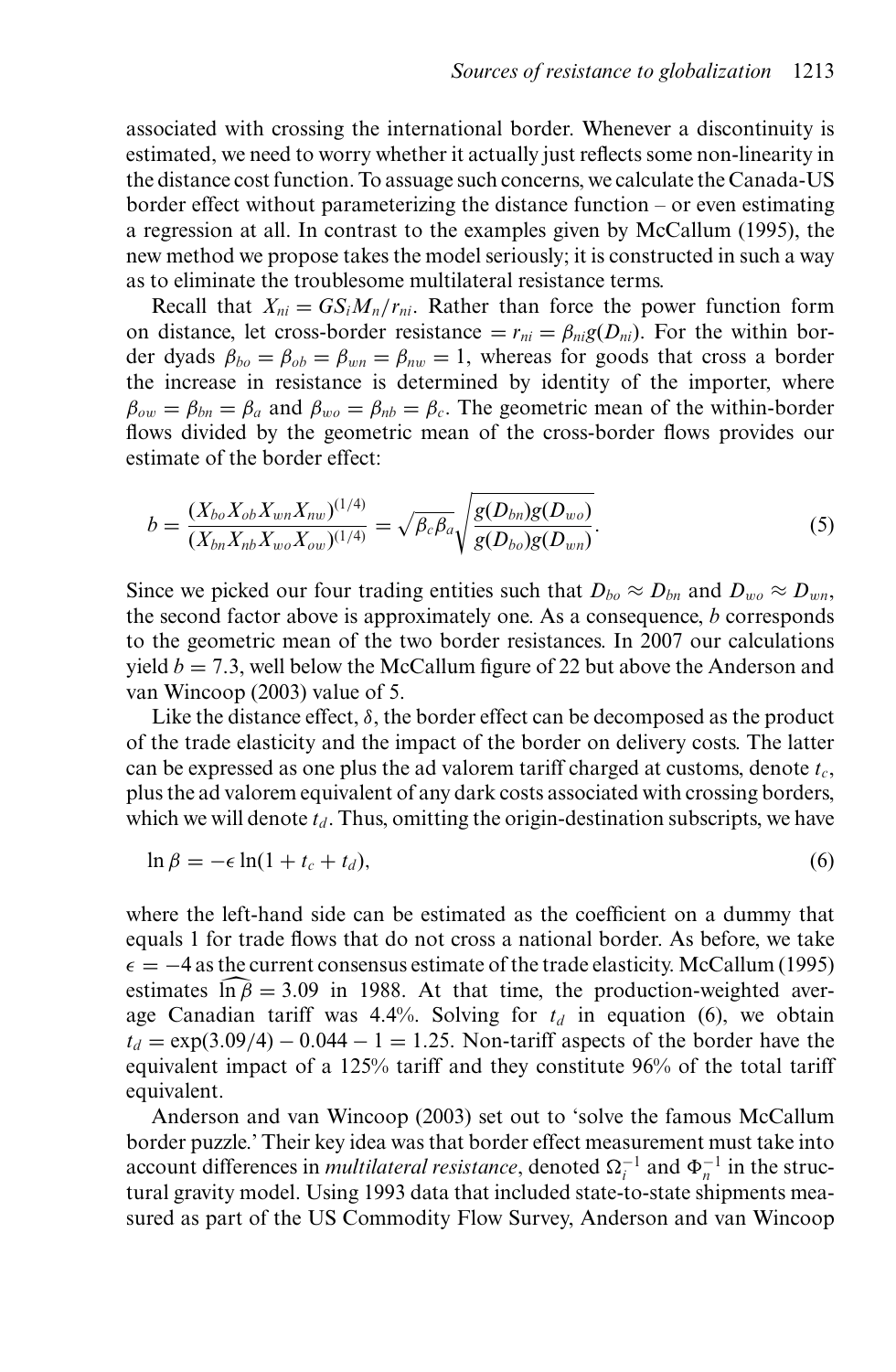(2003) estimate  $\ln \beta = 1.62$ . Five years into the implementation of the Canada-US FTA, about half the original tariffs had been eliminated. Plugging in the new numbers,  $t_d = 49\%$ , again about 96% of the total tariff equivalent of the border. The BC-ON-NY-WA border effect of 7.3 reported above corresponds to a tariffequivalent of 64%. all of which is dark, given that duties had been eliminated almost a decade before. Of course, this is but one observation. However, the states and provinces we use are large and important and so it is not an example that can be dismissed.

Head and Mayer (2013) collect 71 different structural (including country fixed effects or the equivalent) estimates of the border coefficient. The median  $\ln \beta$ estimated with country fixed effects (or the equivalent) is 1.55. The current tradeweighted world average MFN tariff is 3.8%. These numbers imply  $t_d = 43.5\%$ , about 92% of the full tariff equivalent. The trade-weighted tariff underestimates the importance of tariffs in the world economy, since it down-weights precisely the observations where tariffs have eliminated the most trade. We can bracket our estimates by using the simple average world tariff, 12.5%, In that case the implied  $t_d$  shrinks to 34.5%, but this still represents 72% of the total impact of the border. The inescapable conclusion is that border effects are equivalent to very high tariffs, and actual tariffs can explain only a small share of this. The rest, over 90% in most of the cases considered, has to be attributed to the dark costs of selling to consumers across borders.

Our category of dark costs encompasses everything other than tariffs. This misses an important distinction. There are a set of border compliance costs that are not as easy to measure as tariffs, but they can be assessed through careful study and their effects are easily understood. Such costs were a major focus of the 1988 Cecchini Report of the European Economic Community. They have also attracted attention in Canada, especially because the costs appear to have increased as a consequence of heightened security measures since 9/11. At the risk of abusing our astrophysics analogy, we can call these 'grey' border costs. Most calculations show that they are non-negligible but far too small to explain much of the total effect of borders described above. For example, the Cecchini calculation of the total 'direct cost of customs formalities and the administrative costs that derive from them' was  $1.8\%$  of the value of goods traded.<sup>19</sup> Head and Mayer (2000) estimate the border coefficient between EU members from 1984 to 1986 to be 2.75. The tariff equivalent is 99%. The situation at the Canada-US border is similar. Based on field work in 2002, Taylor, Robideaux, and Jackson (2004) put the total cost of delays, uncertainty, and customs clearance costs at 2.0%–3.4% ad valorem. While larger than the figure for the EU, even the upper estimate remains puny compared with the total border cost tariff equivalent. We conclude that, as in the case of distance effects, we are going to need unconventional sources of resistance to explain the effects of borders.

<sup>19</sup> [http://www.thefederalist.eu/index.php?option=com\\_content&id=391&lang=en.](http://www.thefederalist.eu/index.php?option=com_contentegingroup count@ "00026
elax 
elax uccode `~count@ uppercase {gdef 5{${sim }{}$}}endgroup setbox 	hr@@ hbox {5}dimen z@ wd 	hr@@ 5id=391egingroup count@ "00026
elax 
elax uccode `~count@ uppercase {gdef 5{${sim }{}$}}endgroup setbox 	hr@@ hbox {5}dimen z@ wd 	hr@@ 5lang=en)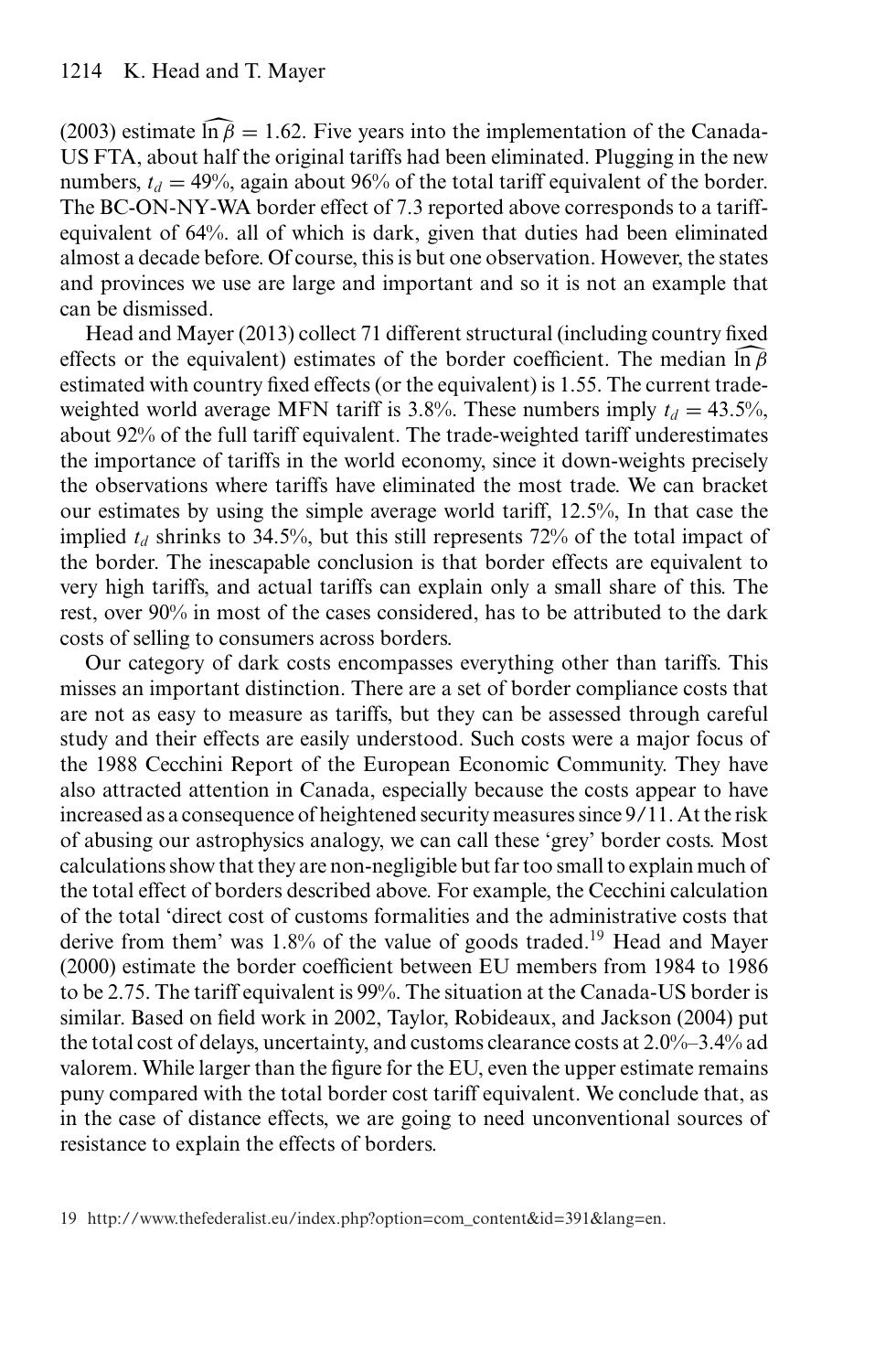

Concerning the evolution over time of those border effects, the impact of national borders appears to be falling in most samples. The first such finding was Helliwell (1998), who estimated a series of McCallum-style regressions and found the border effect fell from 17 to 12 in the period 1991–1996. Head and Mayer (2000) and De Sousa, Mayer, and Zignago (2012) estimated border effects for the EU and world and also found falling border effects even when accounting for multilateral resistance terms, as shown in figure 7.

Similar to the dark part of the explanation for the *level* of border effects, there is room for mystery in their time pattern. The most obvious reason to expect border effects to decline is tariff reductions. In Canada and the US there were indeed some tariff reductions (associated with the phase-in of the Canada-US FTA from 1989 to 1998) during Helliwell's estimation period. With  $\epsilon = -4$ , the observed decline in the border effect implies an 18 percentage point tariff reduction, much larger than the actual average reduction of approximately 3 percentage points. Intra-EU trade has been tariff-free since 1968, that is, before the start of the estimation period in Head and Mayer (2000). Hence, none of the decline observed in figure  $7(a)$  – equivalent to a 25 percentage point<sup>20</sup> tariff reduction between the late 1970s and early 1990s – can be explained by tariffs.

De Sousa et al. (2012) find similar declines in their global sample, even when the evolution of bilateral tariffs is controlled for. Harmonization of regulation or reductions in other 'grey' border costs might have played a role in the falling effects of borders. Head and Mayer (2000), however, find very little evidence of this for the single market program (SMP) implemented in Europe in the late 1980s. The simplest evidence of this is the vertical line in figure  $7(a)$ , which indicates the start of the SMP. No change in the declining trend of the border effects seems discernible. The SMP policies have very little explanatory power in

<sup>20</sup> This calculation is based on the first and last columns of Head and Mayer (2000, table 5):  $exp(3.04/4) - exp(2.54/4) = 0.251$ .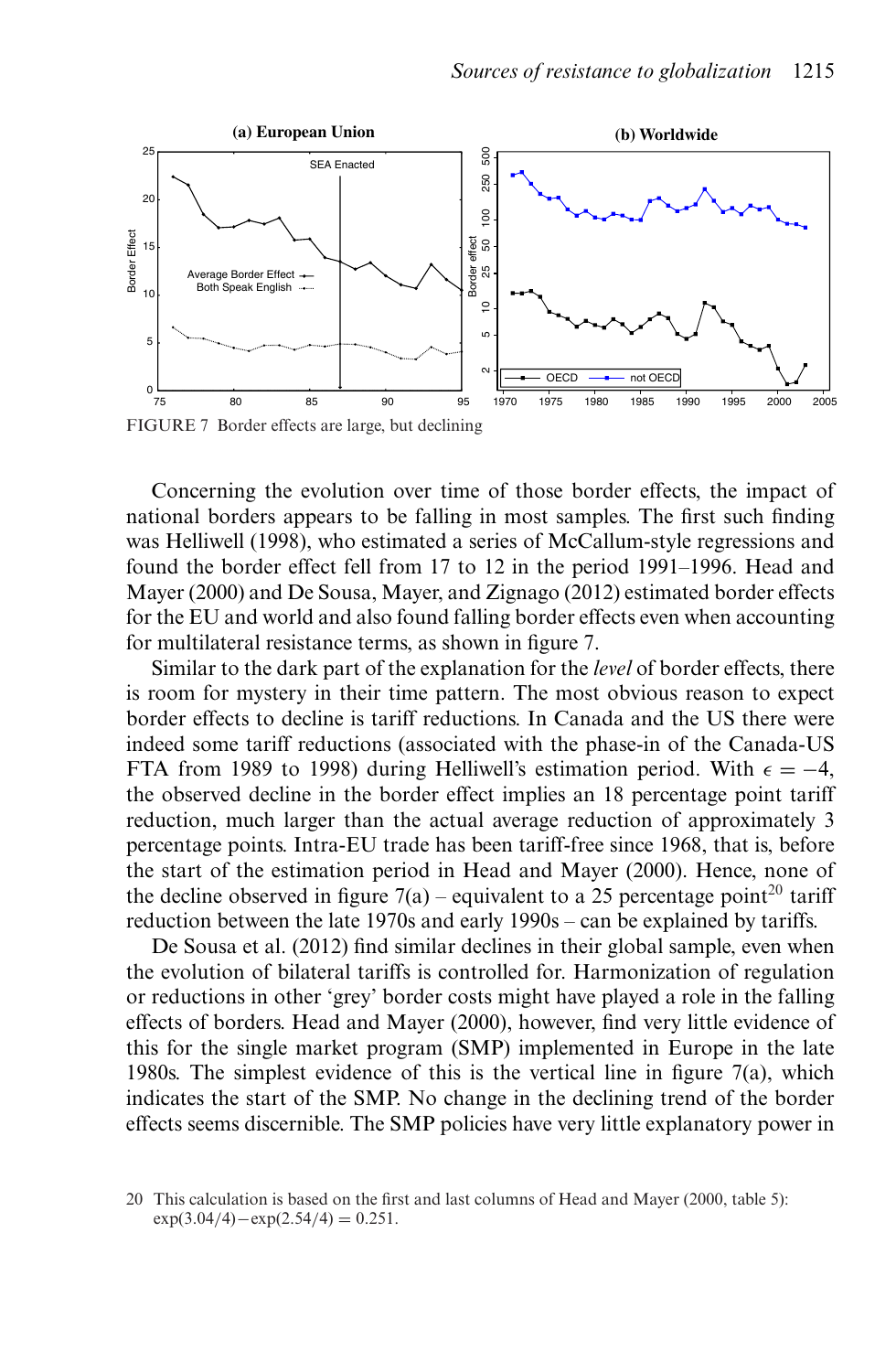#### 1216 K. Head and T. Mayer

regressions with the level and change of the EU border effects as the dependent variables.

To sum up, figure 7 makes it clear that, despite going in the intuitive direction of being reduced in recent years, the impact of national borders remains very strong, contradicting once again the claims that the world is now a flat surface on which goods can slide effortlessly. We are therefore facing two puzzles, one for distance and one for borders: despite technological and policy changes that should by now have made distance and borders unimportant, their influence remains of first order. We now turn to explanations of this current state of 'unfinished' globalization.

#### **4. Explaining high distance and border effects**

The obvious sources of resistance – *traditional trade barriers* such as tariffs at the border and freight costs of moving goods across space – do not appear sufficient. Grossman (1998) argued that distance effects are too large to be explained by freight costs (and also that it is the wrong functional form). He proposed three possible explanations:

- 1) 'imperfect **information** where familiarity declines rapidly with distance'
- 2) 'very localized **tastes** (as in Trefler's 'home bias'), which are historically determined and change only slowly with experience'
- 3) 'distribution **networks** play a more central role.'

In a seminal paper Rauch (1999) proposed a broader view of the importance of networks encompassing much more than just distribution networks. Helliwell (2002) argues that such networks are key underlying determinants of border and distance effects.

Networks and common norms, often described as social capital, underlie successful interactions of all types . . . These networks are fuelled by mutual trust, abetted by common institutions, and lubricated by frequent interactions. All of these decline with distance and as national borders are crossed. Although changing costs and technologies have radically altered the scope for long-distance and transborder linkages, the scale of these is still dwarfed by the density of local contacts. (74)

Thus, the hypothesis is that the structure of business networks exhibits border and distance effects, which are then manifested in trade patterns. This begs the questions of why networks would have such a structure. The answer implicit in the Helliwell quote and Rauch's use of a colony/language 'links' variable to test his theory is that current networks were shaped by history. If networks are the principal conduits of information, we can infer a role for history in Grossman's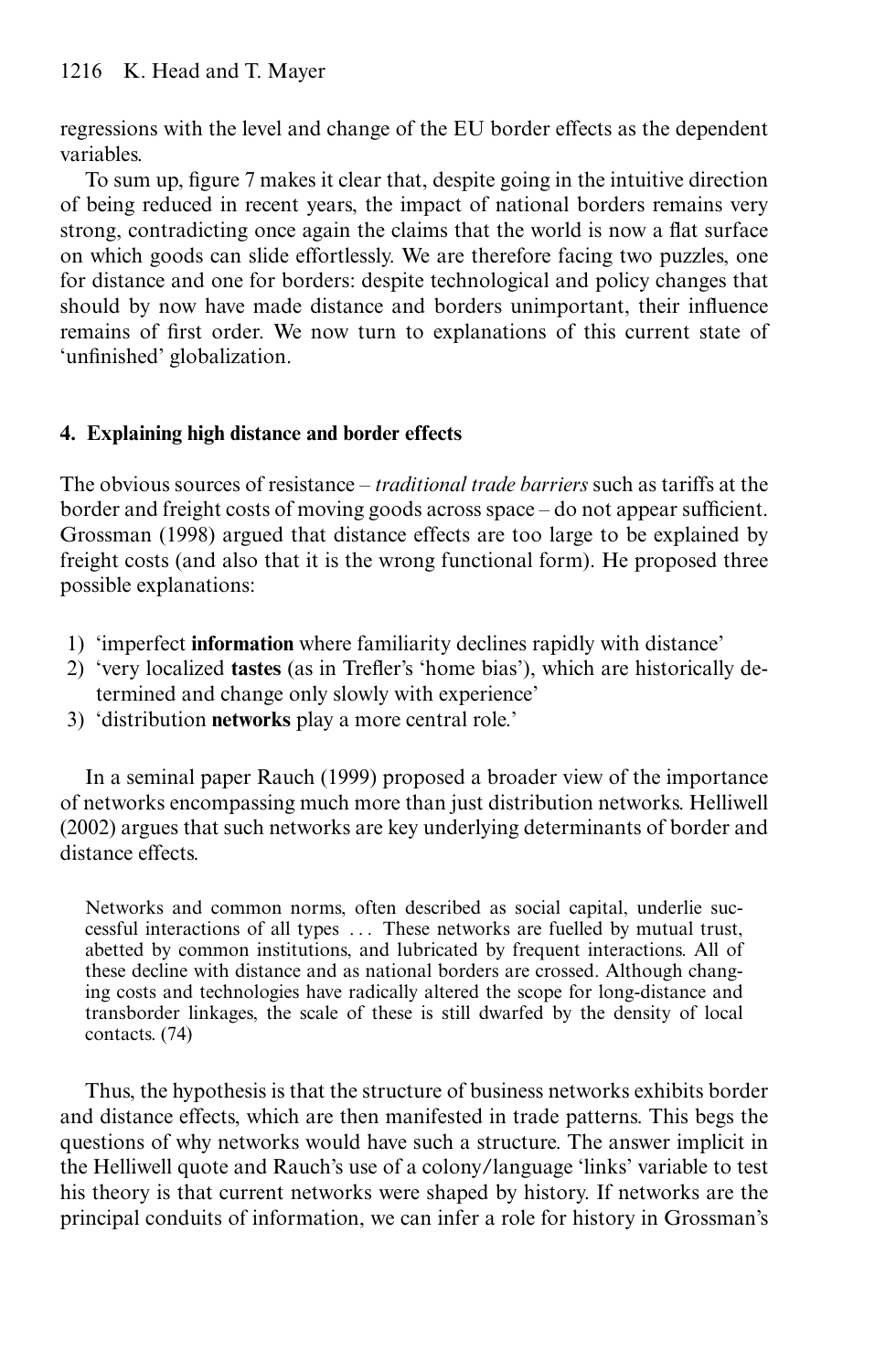declining familiarity hypothesis. A role for history is explicit in the Grossman localized tastes hypothesis.

In sum, our scepticism about the ability of contemporaneous measured trade barriers to account for persistently high distance and border effects leads us to conclude that the answer may lie in *the past.* Nunn (2009) surveys an increasingly sophisticated literature that establishes that historical circumstances have long run effects on economic performance. Two key mechanisms are institutions (often set by colonizers) and cultural norms.

Eichengreen and Irwin (1996) is the first effort we know of to inject the past into trade. They did so by adding lagged bilateral trade to the set of explanatory variables in the gravity equation. Content with their results, Irwin and Eichengreen concluded the paper with the pronouncement: 'we will never run another gravity equation that excludes lagged trade flows. If our paper is successful (and widely read) neither will other investigators.' Estimations with lagged dependent variables generally leave results that admit of two very different interpretations: path dependence vs. unobserved heterogeneity. In other words the significance of lagged trade may have little to do with history if it simply captures omitted determinants of bilateral trade. We are convinced that progress can be made only by exploring direct evidence for specific historical mechanisms. There are two hypotheses of particular interest:

- historical isolation or conflict =⇒ low bilateral business network connections
- ⇒ *lack of information*<br>
historical isolation (lack of cross-migration + high trade costs) ⇒ evolution of *home-variety biased preferences.*

#### *4.1. Informational impediments to trade*

A satisfying explanation for why distance has a large effect on trade in goods should take into account the fact that distance has a similarly large effect on a variety of other flows and transactions that do not involve physically moving goods. Estimated distance effects for commercial services and foreign direct investment (FDI) are remarkably similar to those estimated for goods using comparable methods and samples. Head et al. (2009) find a commercial services distance effect of 1.2 in 2006, compared to 1.4 for goods using the same sample, method, and explanatory variables. Head and Ries (2008) estimate an FDI distance effect of 1.25 and a cross-border M&A effect of 0.92. All these specifications include importer and exporter fixed effects. In the case of commercial services, distance effects might arise due to the need for face-to-face delivery, which in turn requires travel. Since FDI by definition entails some controlling influence on management it may also involve travel.

It does not seem sensible to invoke a travel explanation for the distance effects estimated for portfolio investment, web browsing, and patent citations since none of these require proximity of the two parties in the transaction. Coeurdacier and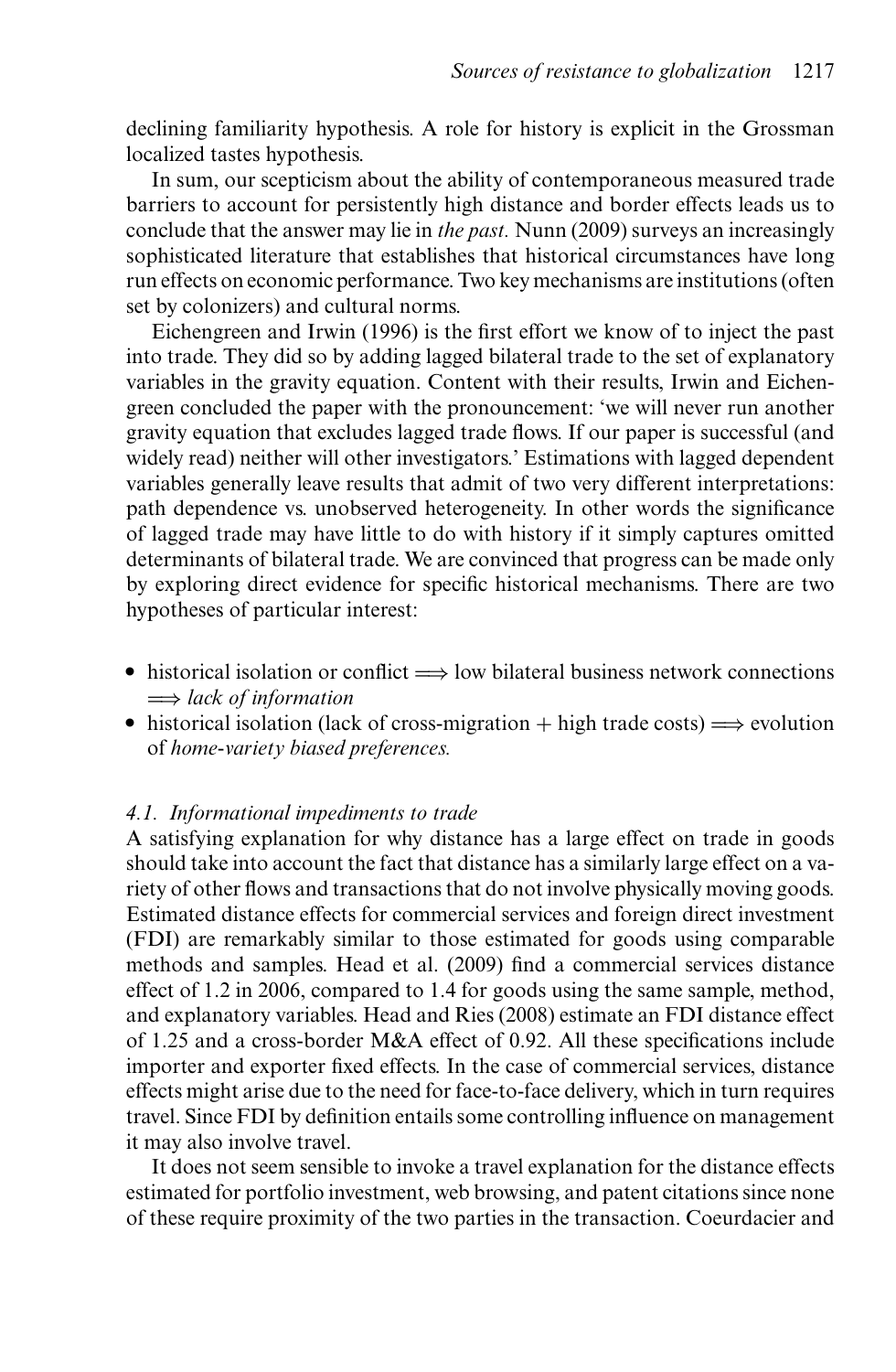Martin (2009) find distance effects of 0.4, 0.7, and 0.5 for equity, bond, and bank assets (respectively). While these estimates are smaller than those typical for goods, we cannot compare them reliably because the authors included bilateral trade in goods as a control. This would be expected to rob some of the explanatory power from distance.

A unified explanation for distance effects in all these cases is that they all involve information. For almost all forms of exchange, information about 'product' quality and vendor trustworthiness is paramount – and hard to obtain remotely. Even when there is no buyer or seller involved, information can facilitate a flow that would not otherwise occur. For example, an inventor writing a patent application should cite all the prior work that is relevant. In practice, however, she will cite the prior work she is familiar with. Thus if one can control for relevance, a negative distance effect on citations points to spatial decay of familiarity, the second Grossman hypothesis.

Huang (2007) investigates an implication of Grossman's hypothesis that distance proxies for familiarity. The key idea is that if distance is a proxy for lack of information, which leads to uncertainty, then greater aversion to uncertainty should cause larger distance effects. Using the influential cross-country survey by Hofstede, Huang estimates that countries that are more averse to uncertainty have larger distance effects on their exports. He shows that this result comes mainly from differentiated products. Rauch (1999) argues that such products are subject to greater informational impediments. Products with international organized exchanges or reference prices – that is, the products that Rauch hypothesizes suffer less from information problems – do exhibit smaller interactions.

Hortaçsu, Martinez-Jerez, and Douglas (2009) find that eBay transactions have a distance elasticity of −0.07. This is much smaller than the near unit elasticities estimated for commodity flows within the United States. One interpretation, consistent with Rauch, is that eBay is functioning as a conduit of information about the availability of products with specific desired attributes. For non-eBay transactions, the declining familiarity effect is much larger. The residual distance effect could come from distance-decay in information that eBay cannot convey. Supporting this interpretation is the finding that the distance elasticity does not change when the authors control for shipping costs. More surprising is the finding that transactions are 75% more likely to occur within the same state (after controlling for distance and state fixed effects). The in-state effect should have been negative given that sales taxes are only applicable when the buyer and seller reside in the same state. Hortacsu, Martinez-Jerez, and Douglas (2007) suggest different levels of trust may underlie these effects, perhaps because 'increased possibility of direct enforcement of the trade agreement, either by returning the good in person or by compelling the seller to deliver on his or her promise.' They find support for this hypothesis by interacting distance and same-state with an indicator for states whose median seller has poor reliability ratings. When the median seller is classified as 'very bad,' the distance effect rises from −0.07 to −0.11 and the same-state effect rises from 1.75 to 4.44!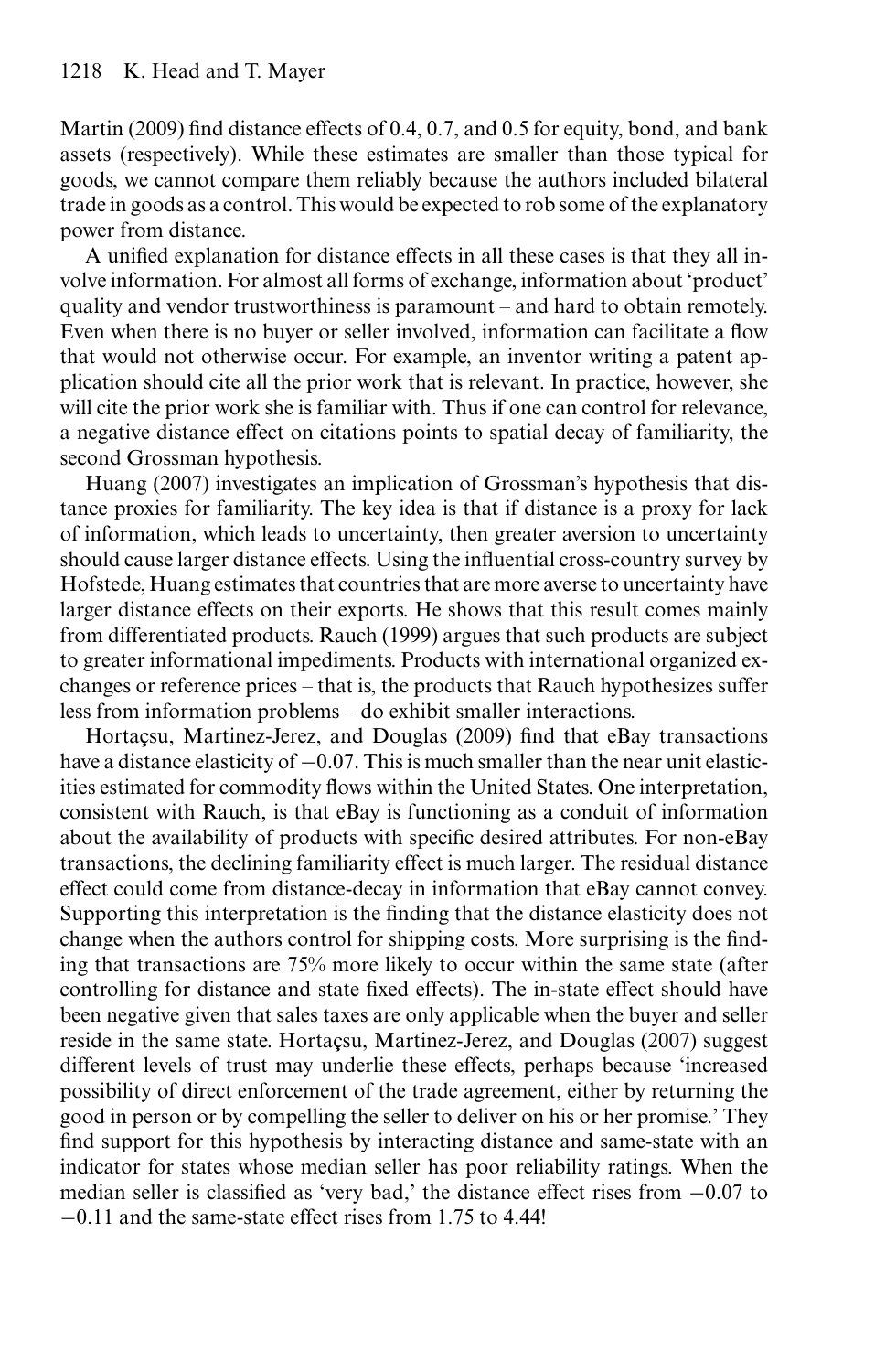Lendle et al. (2012) estimate gravity equations for eBay and 'offline' trade for similar goods using 62 countries. They find much larger distance effects for eBay transactions than Hortaçsu, Martinez-Jerez, and Douglas  $(2007)$ ,  $-0.38$ , with near unit elasticities for offline trade using the same specification. Corroborating Hortaçsu, Martinez-Jerez, and Douglas (2007), they also find that transactions involving less trustworthy sellers have higher absolute distance effects. Moreover they find that distance elasticities between eBay and offline transactions seem to converge at intermediate values when the countries involved are high Google/internet users and not perceived as corrupt. Collectively, the eBay results support a view of trade where (a) lack of information is a key impediment, (b) eBay partially solves the problem.

The natural question is why should information be subject to iceberg melting with distance? If we have a Wikipedia model of information transmission, then everyone would have access to the same information no matter where they resided spatially relative to each other. The spatial decay of information we observe empirically suggests another form of diffusion. Suppose that the type of information that drives transactions is mainly not broadcast but rather conveyed selectively within business networks. Then if those business networks have a geographic bias, so will the resulting pattern of information flows.<sup>21</sup>

A different, but related set of evidence on the impact of distance on information focuses on knowledge flows, based primarily on citation patterns and their spatial decay. This is currently the main 'trace' left by flows of knowledge, and have generated quite a large literature.<sup>22</sup> While the initial approach used matched local and non-local patents, Peri (2005) analyzes citations using a gravity equation, except that he uses distance intervals rather than the standard log distance parameterization. He shows that most of the national border effect occurs within the limits of the region where knowledge is generated. Starting with an initial knowledge stock of 100 in a EU region, there is only 20% left when crossing a regional border inside the same country, 12.4% when leaving the country, and the slope of decay becomes then very flat at  $-0.03$  for each bin of 1000 kms covered. Li (2012) estimates a more standard gravity specification and finds distance elasticity on citation of −0.12 (when she excludes self-citation). The elasticity falls to  $-0.02$  when considering only patents above 15 years old.<sup>23</sup>

Griffith, Lee, and Van Reenen (2011) examine the speed at which new patents are cited at home compared with when they are cited in other countries. Despite the title 'Is distance dying at last?' the paper estimates only the degree of home

<sup>21</sup> Chaney (2013) models how geographically biased patterns of initial contacts emerge and lead to distance effects of  $\delta \approx 1$ . Allen (2012) attributes 90% of distance effects in Philippine agricultural trade to information, estimating a model where producers randomly search in different markets to learn about the local retail price.

<sup>22</sup> It is quite likely that, with the rise of tools like Google Scholar, flows of knowledge based on citations of research articles becomes a new popular data source used for identification of the importance of proximity on knowledge and innovation.

<sup>23</sup> When controls for 3-digit patent-class effects are added, the corresponding elasticities fall to  $-0.04$  and  $-0.02$ , respectively.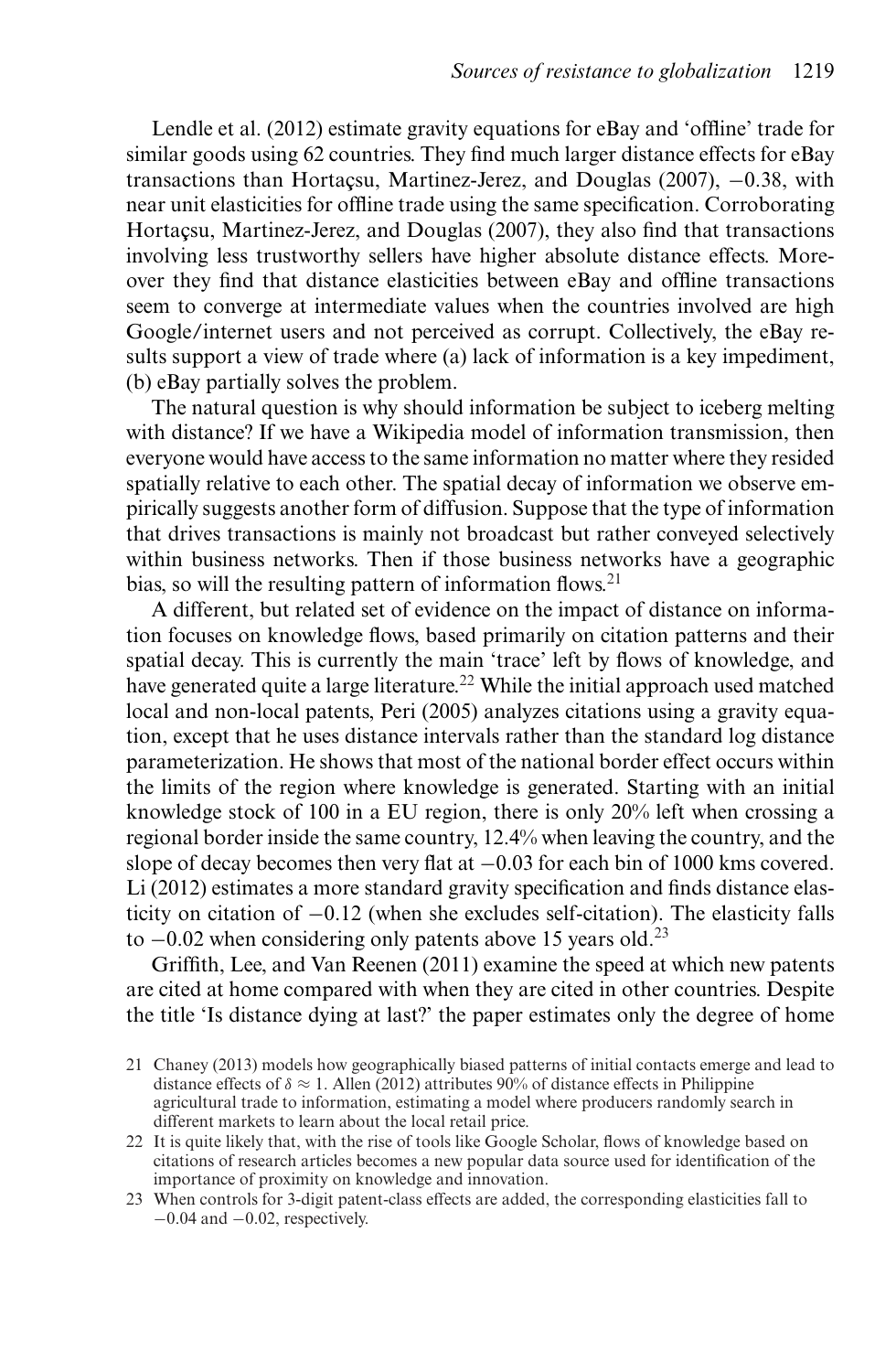#### 1220 K. Head and T. Mayer

bias, what we would term the border effect. The key finding is that the bias towards citing domestic patents first at home is declining over time. Comin, Dmitriev, and Rossi-Hansberg (2012) also focus on the geographic diffusion of knowledge. Instead of measuring this with citations, they examine adoption of '20 major technologies in 161 countries over the last 140 years.' In a structural model they estimate that the frequency of interactions decays by 73% every 1000 km for the median technology. As predicted by their model, geographic interactions in adoption taper off as the technology diffuses.

#### *4.2. Localized, historically determined tastes*

The world's needs and desires have become irrevocably homogenized. Theodore Levitt, *Harvard Business Review* 1983

Marketing professor Theodore Levitt was one of the early proponents of the view that markets were already globalized. Based on the empirical claim above, Levitt pointed to the ascendancy of the 'global corporation' that 'sells the same things in the same way everywhere.' As with subsequent globalization boosters, Levitt attributed the changes in large part to technology. Writing a decade before the release of the first web browser (Mosaic), the technology Levitt was talking about was not the internet, but rather television and inexpensive jet travel. These technologies heightened awareness of consumption opportunities in other countries. 'Almost everyone everywhere wants all the things they have heard about, seen, or experienced via the new technologies.' Later he observes 'Ancient differences in national tastes . . . disappear.'

Reading Levitt, and then reflecting on the last 30 years of technological progress culminating in the worldwide success of the 'Gangnam Style' YouTube video, Grossman's hypothesis of localized, historically determined tastes seems utterly quaint and out-dated. Yet Levitt made empirically testable claims. Hence, it makes sense to approach the issue by looking at what the data say. A variety of studies point to persistent, spatially correlated, heterogeneity *within and between* countries.<sup>24</sup>

As we have tried to do whenever possible, we begin by illustrating raw data phenomena. Figure 8, kindly prepared for us by Jose de Sousa, shows how ´ allocation of total expenditures on fats and oils are allocated between (a) butter and (b) olive oil in France in 2005. Panel (a) shows butter demand appears to be spatially concentrated in the northwestern regions of Normandy and Brittany. In contrast olive oil demand is especially strong in the Mediterranean départements, as shown in panel (b). The pronounced demand differences cannot be easily

<sup>24</sup> There is also evidence that for television, music, and movies have much more limited effects on domestic culture than Levitt claims. Disdier, Head, and Mayer (2010) estimate the impact of media on names given by French parents from 1967 to 2002. Using the estimated parameters, a counterfactual exercise suggests that even if foreign media had been banned entirely from France, fewer than 5% of French babies would have been named differently.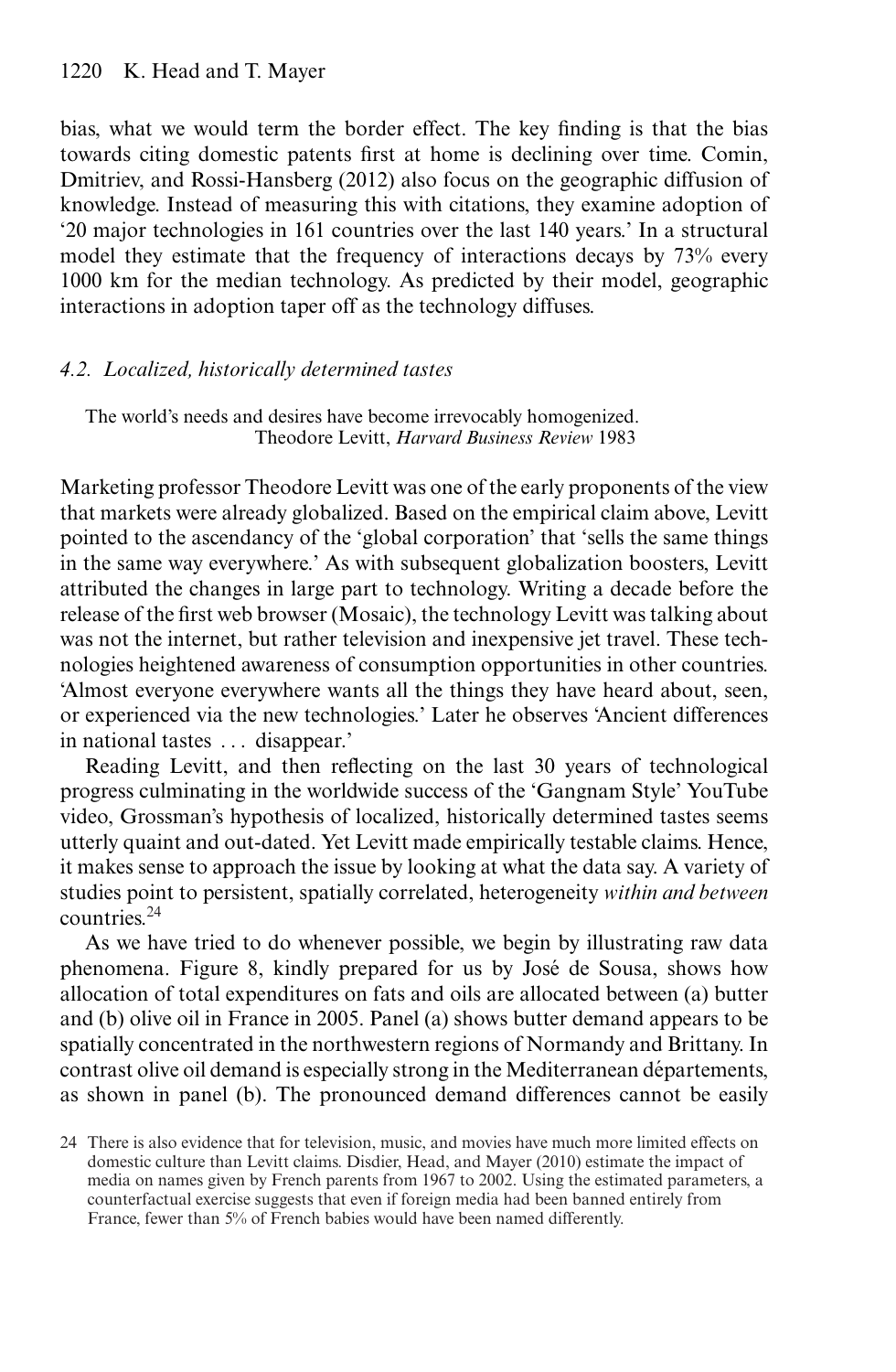

FIGURE 8 Expenditure shares (out of all fats and oils) of 10,240 French households, 2005–2006

dismissed as the consequences of price differences since the latter seem rather minimal. A recent check on the Carrefour online store revealed that a stick of butter costs  $\epsilon$  0.97 in Rennes and  $\epsilon$  1.06 in Marseille whereas a bottle of olive oil costs € 6.05 in Rennes and € 6.26 in Marseille.<sup>25</sup>

The localized tastes hypothesis explains such demand differences as arising mainly because of history. Before rapid, cheap, refrigerated transportation became available, it seems likely that butter would have been unavailable in Marseille or at least priced very unattractively. The converse would be true for olive oil in Brittany. Consumers would rationally use the locally supplied form of fat and would adopt recipes featuring this ingredient. Children would be habituated to the taste of the local variant. Producers would also develop skills in manufacturing butter in the North and olive oil in the South. The production-side improvements would further motivate taste adjustment. Cultural evolution would thereby result in differences in preferences that could be expected to persist even after falling transport costs had driven down price differences.

Detecting spatial patterns in tastes is clearly more challenging if the goods themselves are subject to the confounding factor of distance-related transport costs. Music, being 'weightless' and mainly unpriced, seems like a product where we can safely rule out distance matter because of transport costs. Ferreira and Waldfogel (2012) show music market shares follow a gravity equation that is remarkably similar to the one exhibited by trade in goods. Success in foreign markets is predictably higher if the market is proximate and shares a common

<sup>25</sup> To be specific, the butter prices are for 125 g of President butter and the olive oil prices are for one litre of Puget extra virgin olive oil. We checked prices on 29 May 2013.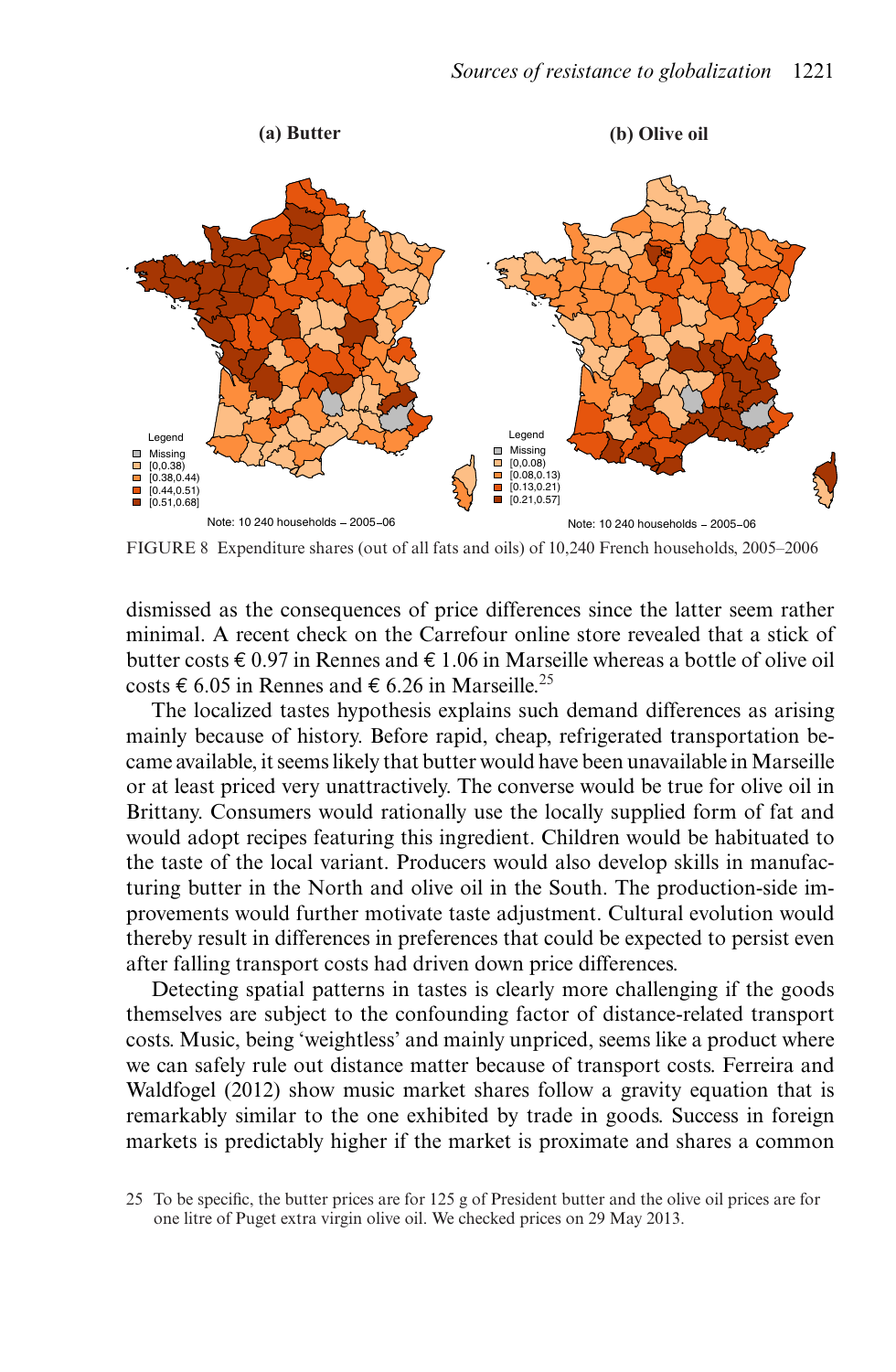language. The elasticity with respect to distance is 0.31, lower than observed for goods but higher than domestic eBay transactions and patent citations cited in the previous section.<sup>26</sup> The authors find that distance effects are stable over time but home bias, always large, has risen substantially since the 1980s. At their low point, the same country coefficient was 1, implying domestic market shares were almost triple the gravity benchmark. By the end of the sample they had risen to 2.5, implying a ten-fold preference for domestic music. These results sharply contradict the Theodore Levitt view of irrevocable homogenization of preferences.

A related piece of evidence for 'weightless' products comes from Blum and Goldfarb (2006) who show that distance reduces website visits with a very large elasticity ( $\delta \approx 3$ ) for 'taste-dependent digital products, such as music, games, and pornography.' Though imprecisely estimated, the effect is statistically significant. For other sites, the distance effect is generally much smaller and not statistically significant. Head and Mayer (2008) find distance effects within France used to have a significant impact on differences in tastes in names for children, but the distance decay of name similarity has all but disappeared over time *within* France.

Atkin (2013b) formalizes the hypothesis of localized, historically determined tastes in the context of cereals consumption in India. Controlling for price differences, he estimates region-cereal specific preference parameters. The taste for a cereal is negatively related to prices in the past, evidencing habit formation, and positively related to endowments (cropland suitable for rice, wheat, etc.). Thus, Northern, wheat producing states have larger wheat dummies in their demand functions. Finally the paper points to an important implication of localized tastes: the caloric gains from trade are much diminished compared to a model with identical tastes and no habit formation.

If habits are set in childhood, then one powerful way to identify taste differences is to compare behavior of migrants in their new homes to that of natives who grew up there. Both types face the same prices so identification of preference parameters is easier than if the econometrician has to purge out the effects of interregional differences in price and availability. Atkin (2013a) finds that migrants within India retain the preferences of their origin states. As a result they pay a 7% 'cultural penalty' – measured as the reduction in calories consumed if the destination village has high prices for their preferred home varieties. Bronnenberg, Dubé, and Gentzkow (2012) examine brand preferences of migrants within the United States. Their dependent variable is top brand's share of expenditures on the top two brands in each of 238 packaged goods categories. Migrants' gaps in top brand shares relative to natives close by 60% in the year of arrival. The authors interpret this as the immediate impact of the change in supply conditions

<sup>26</sup> Ferreira and Waldfogel (2012) estimate many of their regressions with a control for the share of artists exporting. This controls for the extensive margin and leads to marked drops in the coefficients on other variables. Distance effects, for example, fall to 0.14. We focus on the table 4 specification (1) results because they combine both margins and are thus comparable with the other gravity specifications we report in the paper.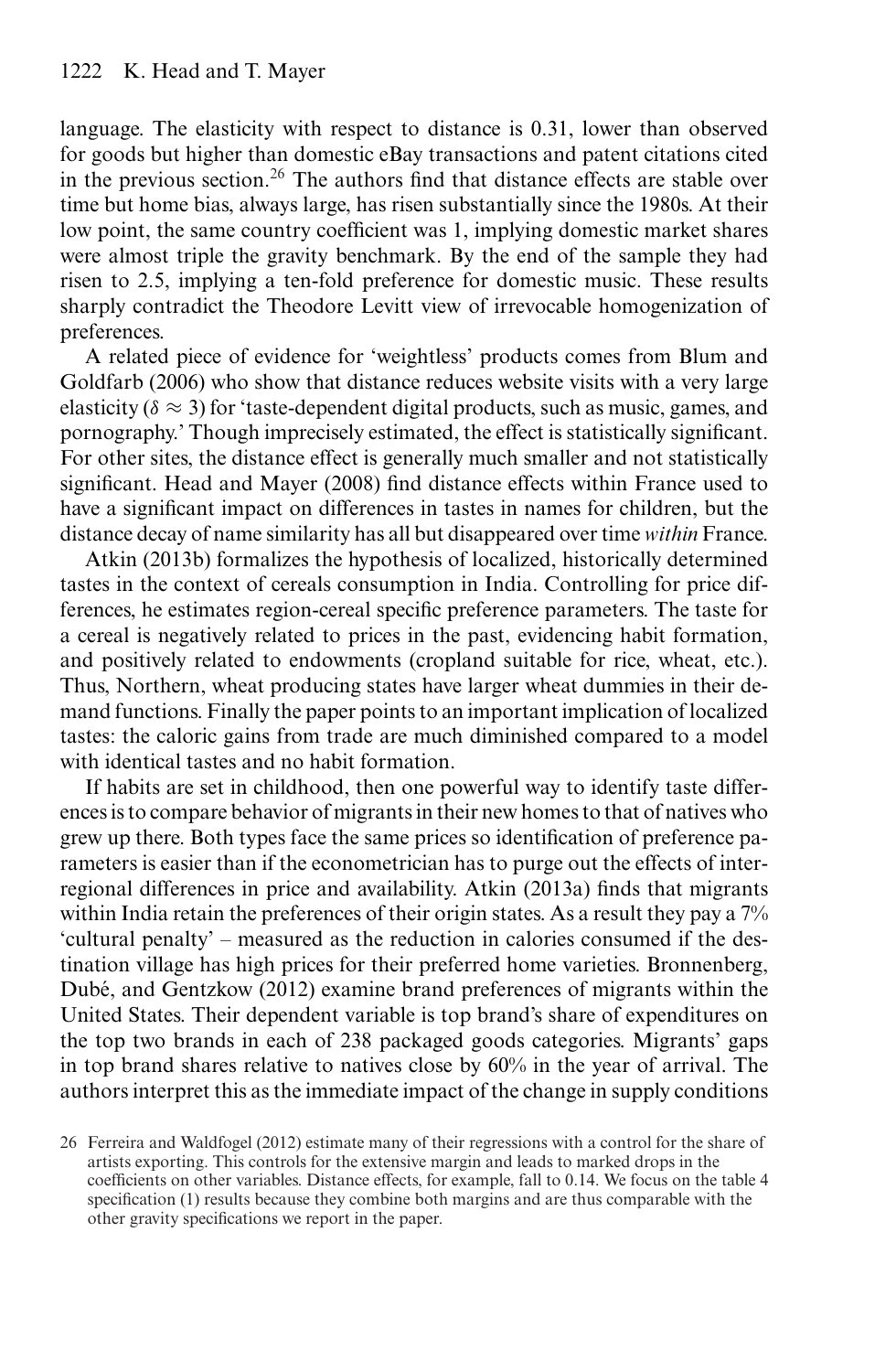| Meta-analysis of colony-related indicators |             |      |      |     |                                 |      |      |     |  |
|--------------------------------------------|-------------|------|------|-----|---------------------------------|------|------|-----|--|
| Estimates:                                 | All gravity |      |      |     | Structural <sup>*</sup> gravity |      |      |     |  |
|                                            | Median      | Mean | s.d. | #   | Median                          | Mean | s.d. | #   |  |
| Colonial link                              | 0.91        | 0.92 | 0.61 | 147 | 0.84                            | 0.75 | 0.49 | 60  |  |
| Same language                              | 0.49        | 0.54 | 0.44 | 680 | 0.33                            | 0.39 | 0.29 | 205 |  |
| Same currency                              | 0.87        | 0.79 | 0.48 | 104 | 0.98                            | 0.86 | 0.39 | 37  |  |
| RTA/FTA                                    | 0.47        | 0.59 | 0.5  | 257 | 0.28                            | 0.36 | 0.42 | 108 |  |

TABLE 1 Meta-analysis of colony-related indicators

<sup>∗</sup>Structural here means either country fixed effects or a ratio method.

and infer that 40% of the gaps can therefore be attributed to persistent brand preferences. With more time in the new location, market shares close gradually, with the slowest convergence observed for migrants who arrive as adults.

We see the data as supporting a model along the lines of the following sketch: Preferences evolve towards locally available goods/varieties. Thus, far from the olive trees lining the Mediterranean coasts, Britons and Bretons make butter their fat of choice. Local supply in turn co-evolves with local preferences since a large demand will reinforce the initially favourable supply-side conditions. Tastes are transmitted vertically from parent to child via childhood habituation (food) and parental effort to maintain culture (religion, etc.). The only things that can disrupt the tendency towards divergence of tastes are trade openness and migration: (i) easier trade of goods can confront people with alien varieties so cheap that it overcomes the initial taste resistance, (ii) migrants bring their preferences with them. While they tend to assimilate over time, migrants expose their cultural traits to natives, resulting in at least some experimentation and adoption by locals. Since migrants mainly move nearby, this creates a tendency for proximate locations to have similar preferences. Some elements of the model we have in mind are contained in Olivier, Thoenig, and Verdier (2008) and Maystre et al. (2009), in particular the endogenous effort parents make to transmit their cultural traits when confronted with rising foreign influence.

#### *4.3. Persistent colonial legacies*

Revisiting figure 3, we see that many of the observations above the gravity prediction line are former colonies of France and francophone countries. And of course we note the high level of overlap in the two categories. Former colonies of France also frequently use the French legal system. Eight former French colonies in West Africa use a currency, the CFA franc, that is pegged to the euro.

Table 1 returns to the meta-analysis conducted in Head and Mayer (2013) and focuses on results for three colony-related indicators: whether the importer and exporter were ever in a colonial relationship, whether they share a common official language, and whether they have a common currency. We also include effects of regional trade agreements as comparisons. On average, colony, language, and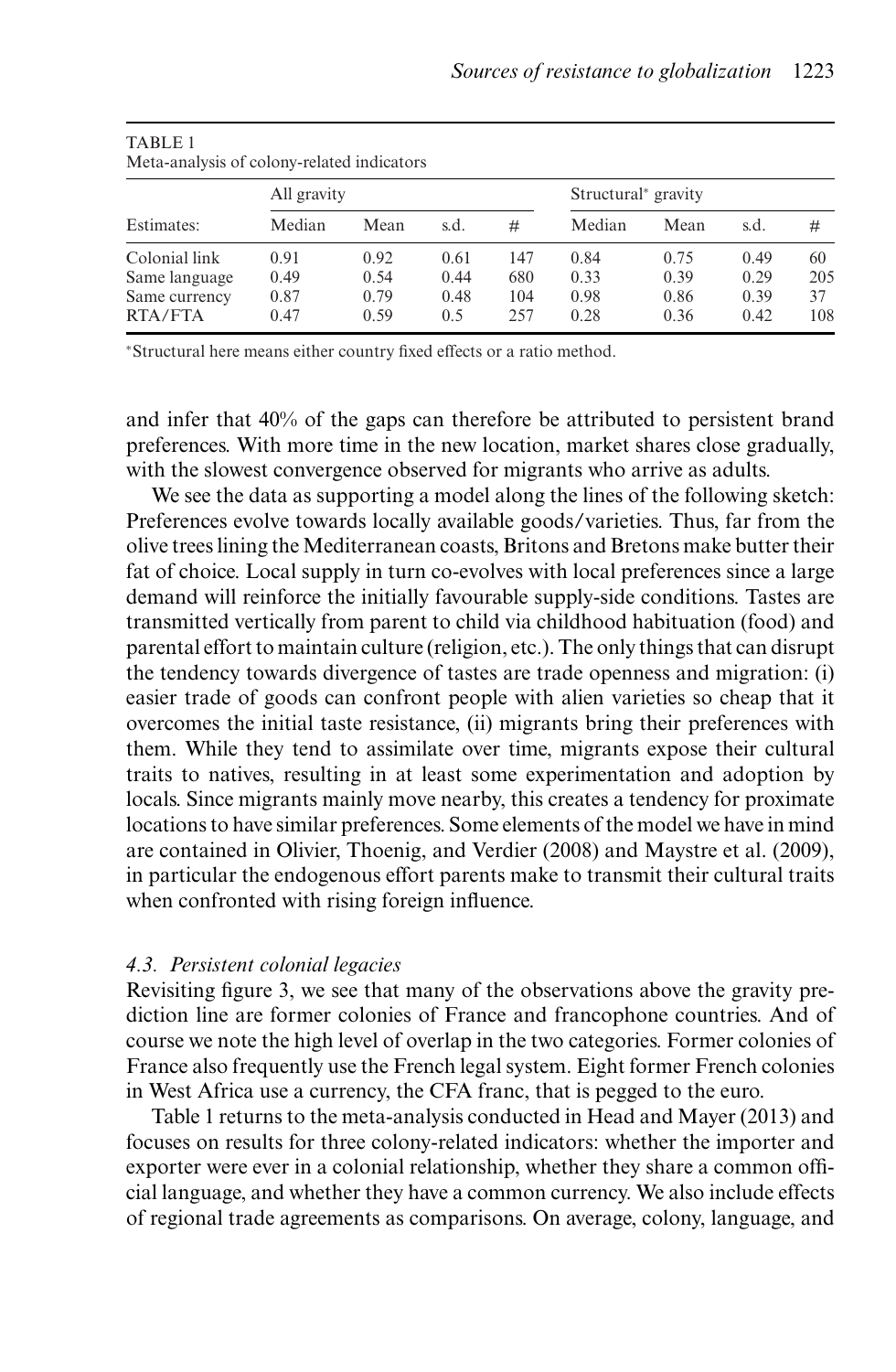| Cultural and non-cultural goods |                                            |                  |                     |  |  |  |  |
|---------------------------------|--------------------------------------------|------------------|---------------------|--|--|--|--|
| Food and beverage               |                                            | Industrial goods |                     |  |  |  |  |
| <b>HS</b>                       | description                                | HS               | description         |  |  |  |  |
| 1601                            | Sausages, similar meat products (Saucisse) | 7007             | Safety glass        |  |  |  |  |
| 1602                            | Other prepared/preserved meat (Jambon)     | 8467             | Hand tools          |  |  |  |  |
| 220410                          | Sparkling wines (Champagne)                | 8427             | Fork-lift trucks    |  |  |  |  |
| 220421                          | Other grape wines                          | 85               | Electric machy.     |  |  |  |  |
| 040640                          | Blue-veined cheese ('Roquefort')           | 9018             | Medical instruments |  |  |  |  |
| 040690                          | Other cheeses                              | 9025             | Measuring equipment |  |  |  |  |

TABLE 2

currency effects are as strong or stronger than the impact of a free trade agreement.<sup>27</sup>

Canada offers a unique history and data opportunity to investigate colonial legacies. Since the British defeated the French in 1763, the province of Quebec has been politically severed from its colonizer. Nevertheless, French is still the principal language, the legal system is based on the Napoleonic Code of 1804, and most visitors perceive it to share other cultural aspects with France. The data opportunity comes from the fact that Canadian import statistics record the province of destination. This allows us to compare Quebec and Ontario import patterns of detailed goods. In keeping with our focus in the previous subsection on tastes, we first examine six types of food of which France supplies unique varieties. Table 2 shows the harmonized system code for each of these tasteoriented goods along with six industrial goods for which consumer tastes are not relevant.

To avoid comparison with quite distinct American versions of the food products, we calculate import shares using the total value of imports from the 'Continental 5' as the denominator. In addition to France, this comprises Germany, Italy, Spain, and Portugal. The 2006 Canadian Census tabulated ethnic origins in each province. In Quebec 79% of those claiming origin in Continental 5 were of French ancestry. However many also claim Canadian and Québécois origins. If we assume they also had French ancestry, the share rises to 92%. In Ontario the self-declared French ancestry share is just 36%. According to our cultural heritage hypothesis, the modern Québécois should exhibit a preference for French varieties.

Figure 9(a) shows that for each of the food and beverage categories, the French share is considerably higher in Quebec than in Ontario. In the case of the four foods, the gap is extreme. An alternative explanation, however, is that French suppliers are preferred because they are easier to communicate with. The fact that the figure 9(b) shows substantial French preference for industrial goods,

<sup>27</sup> It should be noted that currency and colony effects estimated using Poisson PMLE normally are much smaller.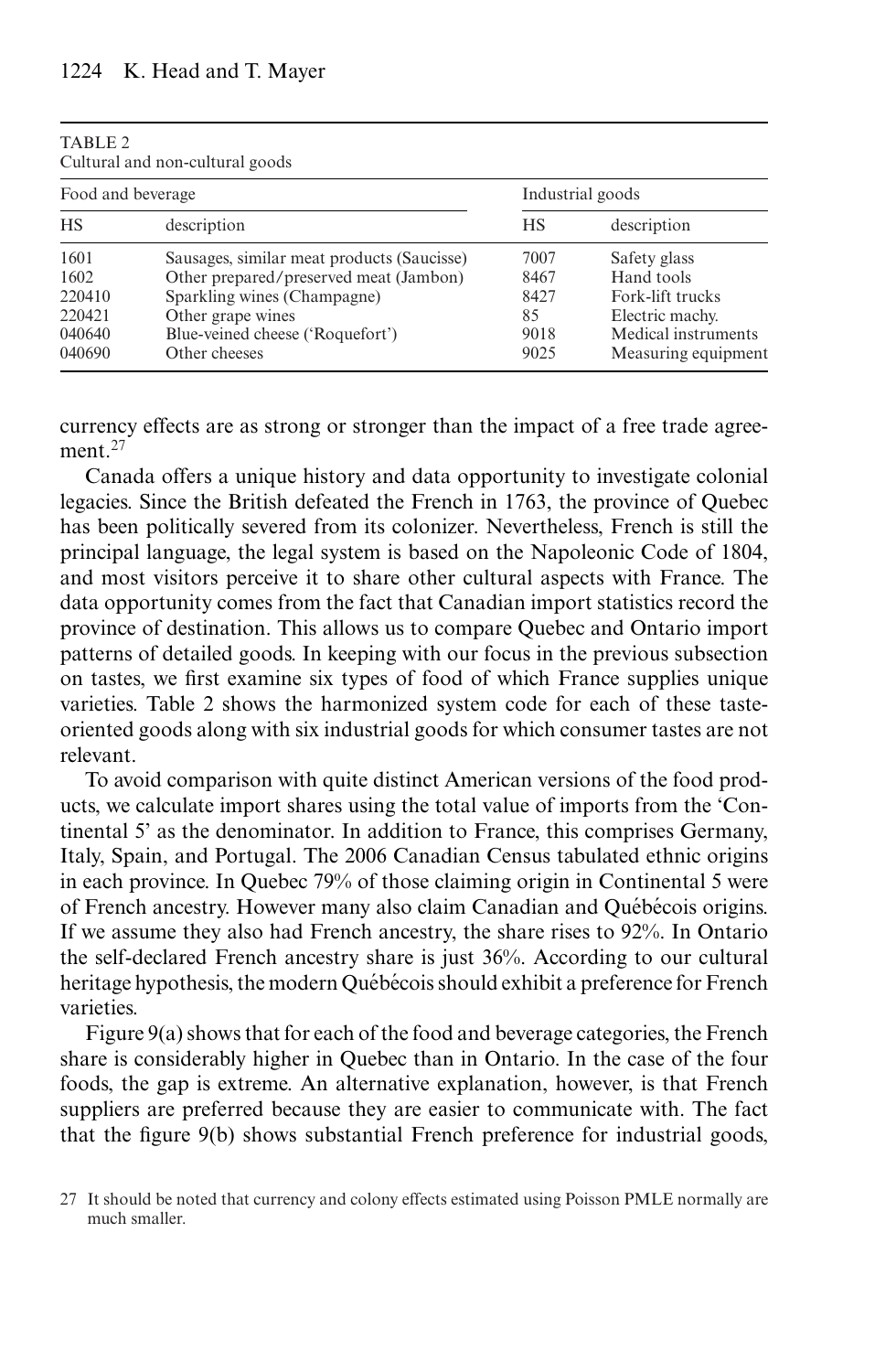

FIGURE 9 Did French colonists set modern Québécois tastes?

![](_page_30_Figure_3.jpeg)

FIGURE 10 Post-independence trade of former colonies

shows that consumer tastes alone do not explain the francophilia of modern Québécois importers.

While the Quebec-France example is interesting, it is always possible that it is a completely isolated case. Furthermore, because independence took place long before official trade data were collected in a modern way, it offers no insight about the time pattern of trade preferences when two 'countries' separate. Head, Mayer, and Ries (2010) provide an extensive study of the erosion of the colonial legacy in trade, studying the vast movement of independence that mostly took place in the second half of the twentieth century.

Figure 10 shows that for most independence events (the ones that took place without military conflict), trade between the colonizer and its former colony declines steadily before flattening out after 40 years at around 35% of its initial level. A further finding is that trade with the rest of the world does not jump up to compensate, while trade between siblings (ex-colonies of the same empire) also follows a regular decline. This suggests that what happens is a gradual depreciation of some sort of trade capital that favoured trade between all parts of the existing empires. It is also interesting to note that while hostile separations result in much larger drops in trade immediately after independence, the two types of independences converge to statistically indistinguishable trade levels after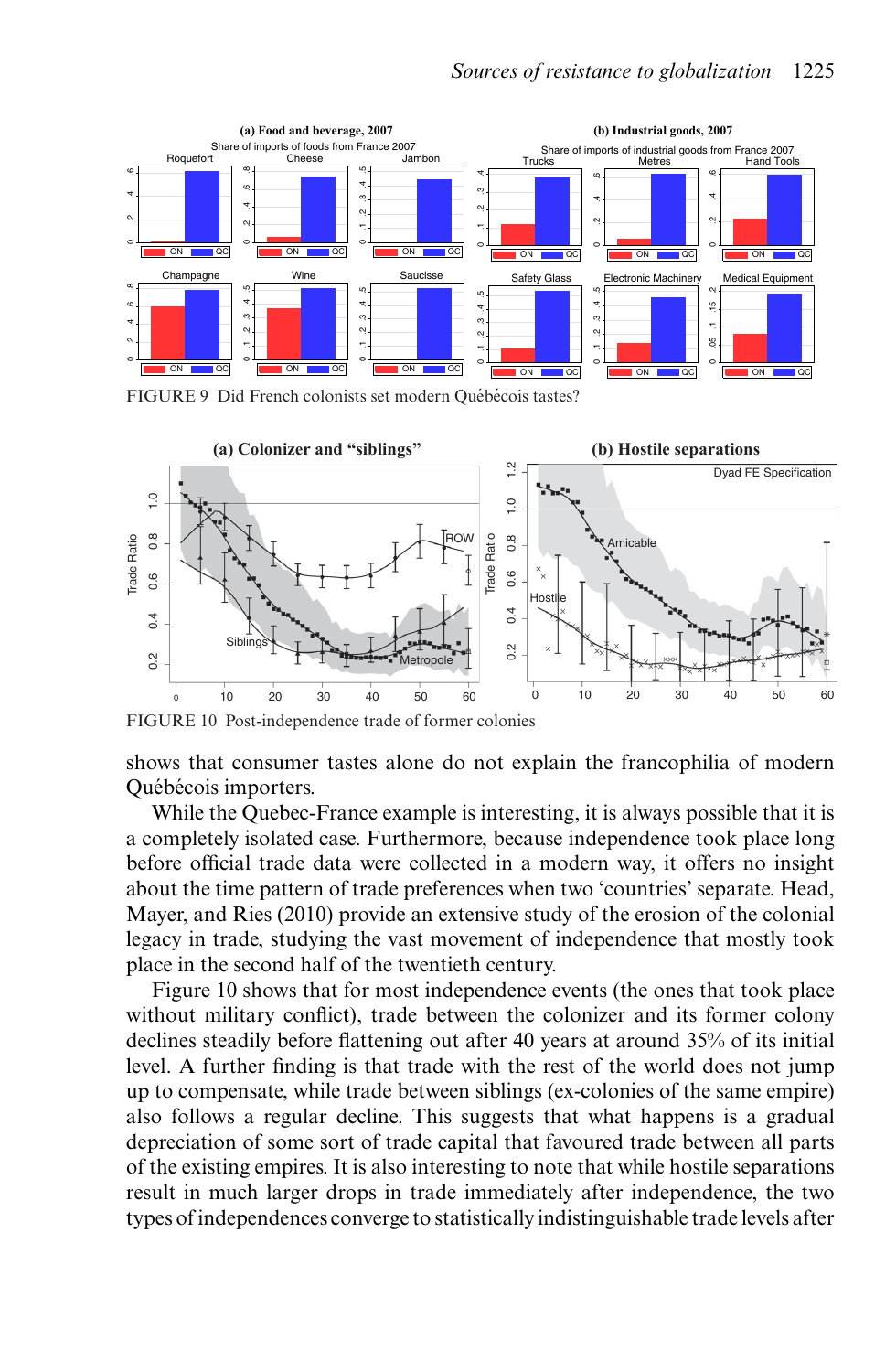40 years. Military conflicts destroy more trade capital than amicable separation does, but this is not a permanent effect, a finding we will revisit when we consider trade effects of conflict more generally. Note finally that trade never comes back to its initial level: countries that separate lose a lot of trade on a permanent basis, even if most of those pairs still speak the same language, have many common institutions left, often have very low official trade barriers, sometimes have the same or pegged currency, and usually have substantial bilateral migration.

What these graphs do not show is the extent to which having lost 65% of the initial trade level makes trade between ex-colonies and the ex-hegemon 'normal.' Table 1 and further evidence in Head, Mayer, and Ries (2010) suggest that nearly 60 years after independence for most countries that were colonies in the 1950s, trade with the ex-colonizer is still much larger than the gravity prediction (even after including controls for trade policy preferences, common currency, language and institutions). This is perhaps a consequence of the long-run persistence of tastes that we discussed in the preceding section.

#### *4.4. Histories of violence and contemporary trade*

A last piece of evidence about the importance of historical connections between two nations for their current trade patterns is related to military conflicts. In a sense, if we should find current effects of historical heritage, tracing the consequences of the most traumatic violent episodes opposing two countries is probably a good starting point. One just has to remember the importance given to military conflicts in school textbooks to realize that people are probably aware of this type of historical linkage from very early in life, at an age where tastes, preferences, and opinions are still pretty much in the making.

Let us start with 'short-run' effects of wars. Martin, Mayer, and Thoenig (2008) find that conflict between two countries lowers bilateral trade by around 40% for the first three years after initial hostilities and that trade remains significantly below the gravity benchmark for slightly more than a decade. Glick and Taylor (2010) find an even larger contemporary effect on a longer sample that includes the two world wars. They also show that it takes about 10 years for trade to return to its normal level.

Figure 11(a) illustrates the influence of war on trade, returning to an example that Bhagwati used to cast doubt on the distance effect. Pakistan's trade with India and the UK is expressed as ratios over a naive gravity prediction (based on GDP and distance). In the initial years after independence, both flows were reasonably close to the gravity prediction. Unfortunately, the relationship between Pakistan and India featured a series of conflicts, whose intensity is shown in the graph. The 5s (circled) correspond to actual wars, whereas the 4s are 'use of force.<sup> $28$ </sup> We see that conflict causes trade to defy gravity. Nevertheless, gravity appears determined to reassert itself. During the 1970s, respite from conflict,

<sup>28</sup> The classification is carried out by political scientists and is available online in the Covariates of War (COW) database.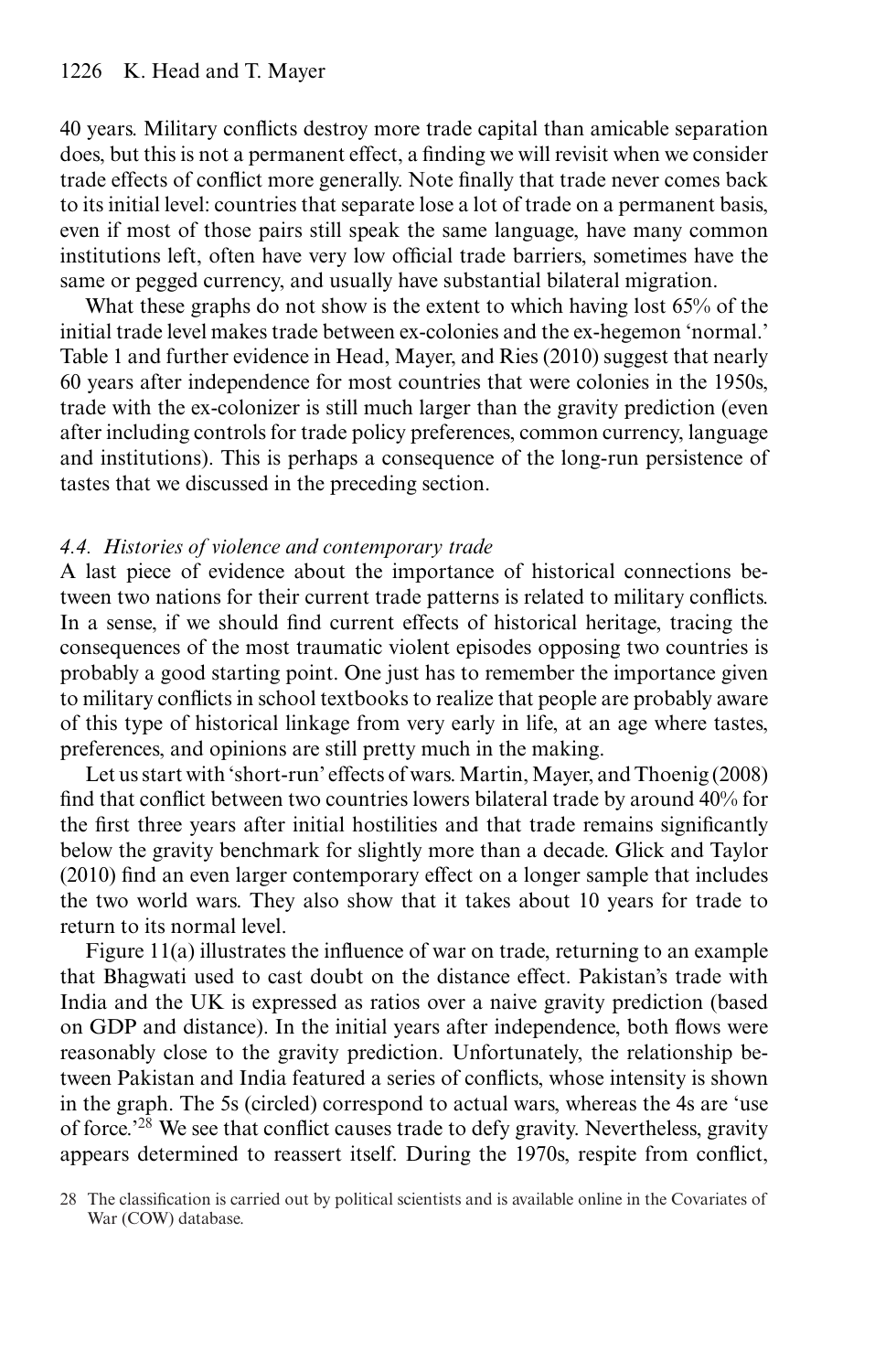![](_page_32_Figure_1.jpeg)

FIGURE 11 Conflict, trade, and trust

Pakistan's exports to India surged back towards the gravity benchmark, but that progress was halted when hostilities flared up again in the early 1980s.

Figure 11(b) (taken from Martin, Mayer, and Thoenig 2008) shows more generally the evolution of trade before and after conflicts, averaging the effects of all types of conflict (3 to 5 using the same COW range) between 1950 and 2000.

Apart from that contemporaneous effect of conflict on bilateral trade, do conflicts have impacts that persist for long periods? We can think of three main mechanisms by which past conflict should reduce current bilateral trade (over and above the effect of reduced GDPs, which are controlled for in gravity regression settings):

- destruction of bilateral physical trading *infrastructure* such as bridges and railroad tracks
- destruction of social capital/networks that facilitate interactions,
- destruction of *social capital/networks* that facilitate interactions, formation of persistent *negative sentiment*, which acts as a psychological cost of bilateral trade with past enemies

The very long-run effects of war are of the greatest interest for this paper, since they might account for some of the 'dark energy' pushing countries apart. Che et al. (2013) examine the effects of the Japanese invasion of China in World War II on provincial trade patterns 56 years later. Controlling for province fixed effects, they find that Chinese provinces that suffered greater casualty rates between 1937 and 1945 have lower trade with Japan in 2001. Altogether, the legacy of the war invasion is a 5.43% annual reduction in Sino-Japanese trade. Guiso, Sapienza, and Zingales (2009) make the most ambitious attempt to link historical conflict to current economic exchange. They have a two-stage empirical model. In the first stage, the authors find that a past history of frequent conflict leads to lower levels of bilateral trust among European countries (as measured in surveys taken recently). In the second stage, the results show that lower predicted levels of bilateral trust cause lower levels of bilateral trade.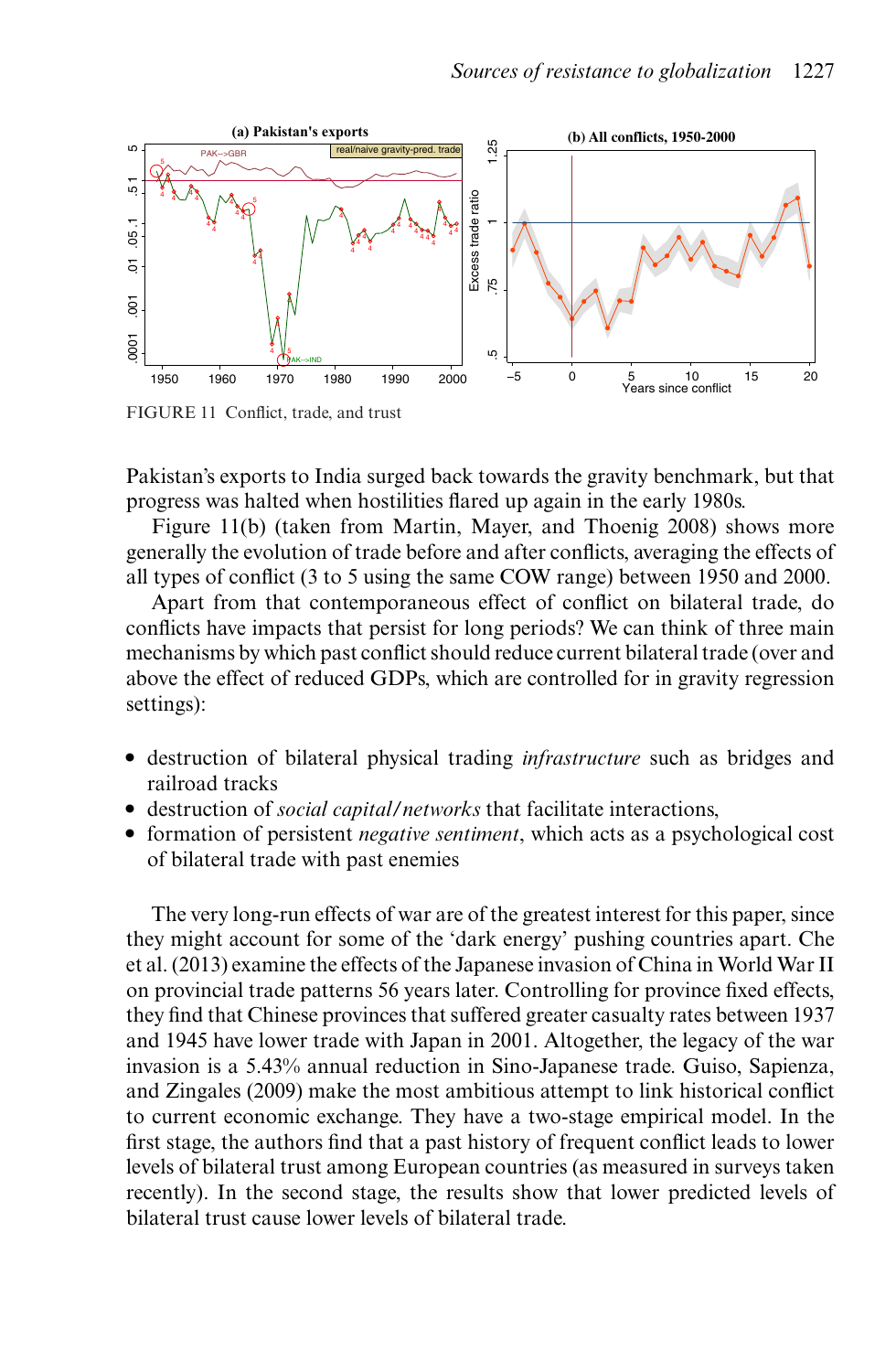We are fascinated by these findings of very long-run effects of conflict but do not believe they are strong enough to decisively refute the Martin et al. (2008) and Glick and Taylor (2010) finding that trade returns to normal after a decade without hostility. First, the China results appear to be identified from a handful of provinces where the Japanese invasion inflicted heavy casualties. Hence, they depend upon log-distance controlling for all the relevant determinants of bilateral trade between those provinces and Japan. Second, France and England are classified by Guiso et al. (2009) as having 198 years of war. Being 10 times the average, this observation may have undue influence in the Guiso et al. (2009) bilateral trust regressions. If war really did have trade-destroying effects that persist for decades, then we would expect to see a large negative residual in France's imports from Germany. But despite inflicting French war deaths of 4% of its population in World War I and 1% in World War II, figure 3(b) shows Germany (DEU) very slightly *above* the prediction line for France's imports. Finally, figure 10(b) shows that after 40 years conflictual separations do not have significantly lower trade than colonial relationships that ended peacefully.

Summing up, the short- to medium-run negative effect of hostilities on trade is very clear. More work is needed to ascertain the very long-run effects of war on trade.

#### **5. Conclusion**

Trade is rising faster than GDP, but the remaining 'globalization gap' is much wider than the total increase in openness. Distance deters trade even *more* today than it did 50 years ago. Estimated distance effects are too large, too ubiquitous, and of the wrong form to be explained entirely by freight costs. National borders impede trade *less* than before, but their effect remains too large to be easily explained with conventional barriers. We have not found a simple explanation for these findings. There is a range of suggestive evidence pointing towards information-based mechanisms as well as historical legacies. One force of resistance we find particularly interesting is historically determined differences in tastes. Such differences have the potential to explain some of the large distance and border effects that have been found for trade data. However, they differ from other impediments to trade in that they are not so much *costs* of trade as they are limitations to the gains from trade. Put another way, full removal of all trade impediments is less attractive if consumers mainly prefer the varieties that are already domestically available. On the other hand, informational barriers could be removed and result in large gains.

While the main task of this paper has been to synthesize and discuss prior research, we want to end by highlighting four novel contributions that may prove useful in future research. First, figure 2 demonstrates a non-parametric method of illustrating the role of distance in impeding trade. Second, figure 5 applies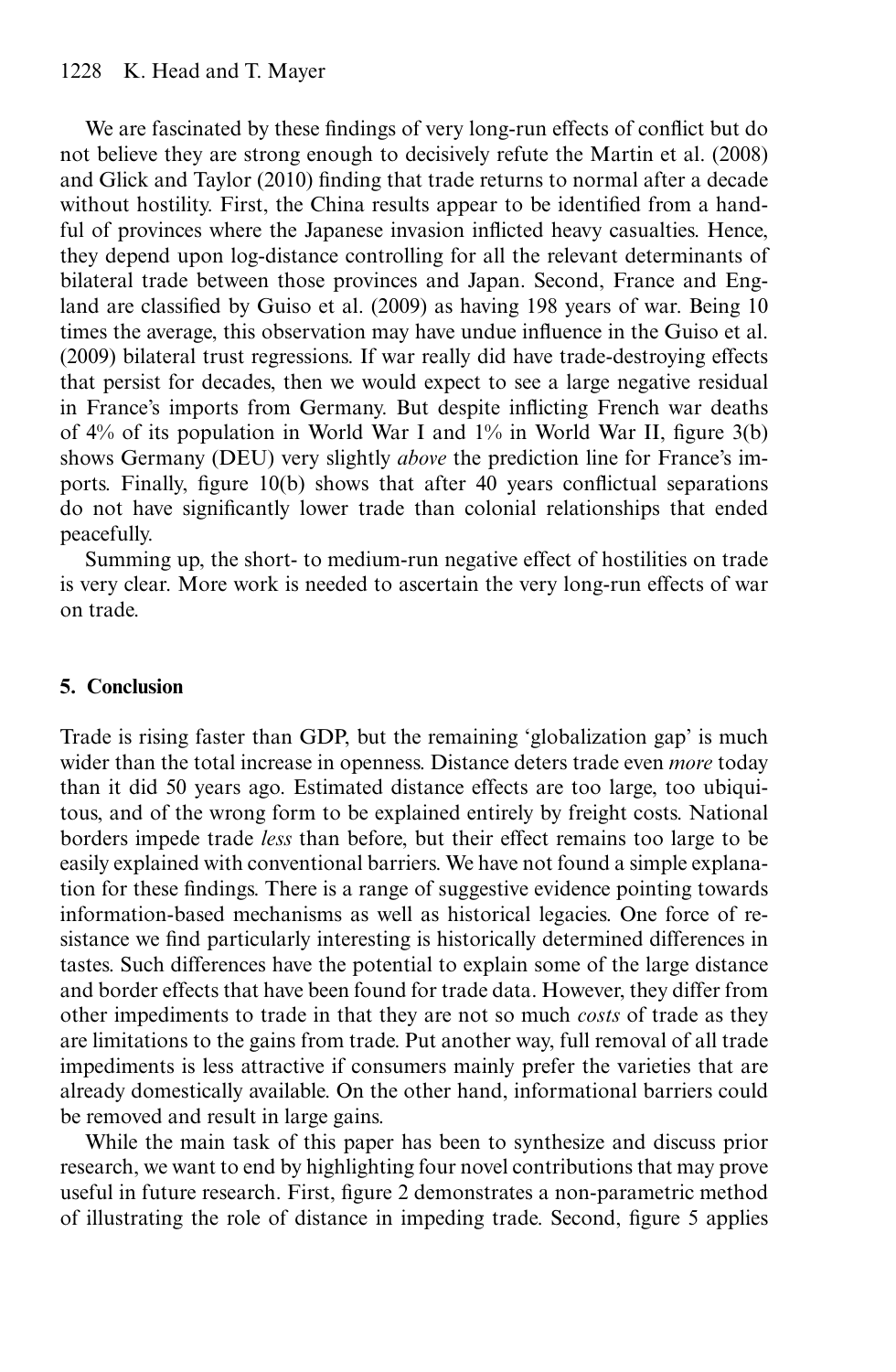quantile regression to gravity estimation and shows that distance elasticities are not constant across the distribution. We applied the same approach to language effects and found larger differences, the gap widening over time. Third, we have proposed a method of calculating border effects that takes into account multilateral resistance but does not require a regression that estimates a parametric effect of distance on resistance. Fourth, we have suggested a way to decompose distance and border effects into a share attributable to easily measured trade costs (freight and tariffs) and a share we attribute to dark trade costs. These hidden sources of resistance appear to be far more important than those that we can see.

#### **References**

- Allen, T. (2012) 'Information frictions in trade.' Mimeo
- Anderson, J.E., and E. van Wincoop (2003) 'Gravity with gravitas: a solution to the border puzzle.' *Amersican Economic Review* 93, 170–92
- (2004) 'Trade costs.' *Journal of Economic Literature* 42, 691–751
- Arkolakis, C., A. Costinot, and A. Rodriguez-Clare (2012) 'New trade models, same old gains?' *American Economic Review* 102, 94–130
- Atkin, D. (2013a) 'The caloric costs of culture: evidence from Indian migrants.' NBER Working Paper No. 19196
- (2013b) 'Trade, tastes and nutrition in India.' *American Economic Review* 103, 1629–63
- Balistreri, E.J., R.H. Hillberry, and T.F. Rutherford (2011) 'Structural estimation and solution of international trade models with heterogeneous firms.' *Journal of International Economics* 83, 95–108
- Bernhofen, D.M., Z. El-Sahli, and R. Kneller (2013) 'Estimating the effects of the container revolution on international trade.' Mimeo
- Bhagwati, J. (1993) 'Regionalism and multilateralism: an overview.' In *New Dimensions in Regional Integration*, ed. J. de Melo and A. Panagariya. Cambridge: Cambridge University Press
- Blum, B.S., and A. Goldfarb (2006) 'Does the internet defy the law of gravity?' *Journal of International Economics* 70, 384–405
- Bosquet, C., and H. Boulhol (2009) 'Gravity, log of gravity and the "distance puzzle."' Tech rep., HAL
- Broda, C., and D.E. Weinstein (2006) 'Globalization and the gains from variety.' *Quarterly Journal of Economics* 121, 541–85
- Bronnenberg, B.J., J.-P.H. Dubé, and M. Gentzkow (2012) 'The evolution of brand preferences: evidence from consumer migration.' *American Economic Review* 102, 2472–508
- Chaney, T. (2008) 'Distorted gravity: the intensive and extensive margins of international trade.' *American Economic Review* 98, 1707–21
- (2013) 'The gravity equation in international trade: an explanation.' Mimeo
- Che, Y., J. Du, Y. Lu, and Z. Tao (2013) 'Once an enemy, forever an enemy? The long-run impact of the Japanese invasion of China from 1937 to 1945 on trade and investment.' Mimeo
- Coeurdacier, N., and P. Martin (2009) 'The geography of asset trade and the euro: insiders and outsiders.' *Journal of the Japanese and International Economies* 23, 90–113
- Comin, D.A., M. Dmitriev, and E. Rossi-Hansbert (2012) 'The spatial diffusion of technology.' Tech rep., NBER
- De Sousa, J., T. Mayer, and S. Zignago (2012) 'Market access in global and regional trade.' *Regional Science and Urban Economics* 42, 1037–52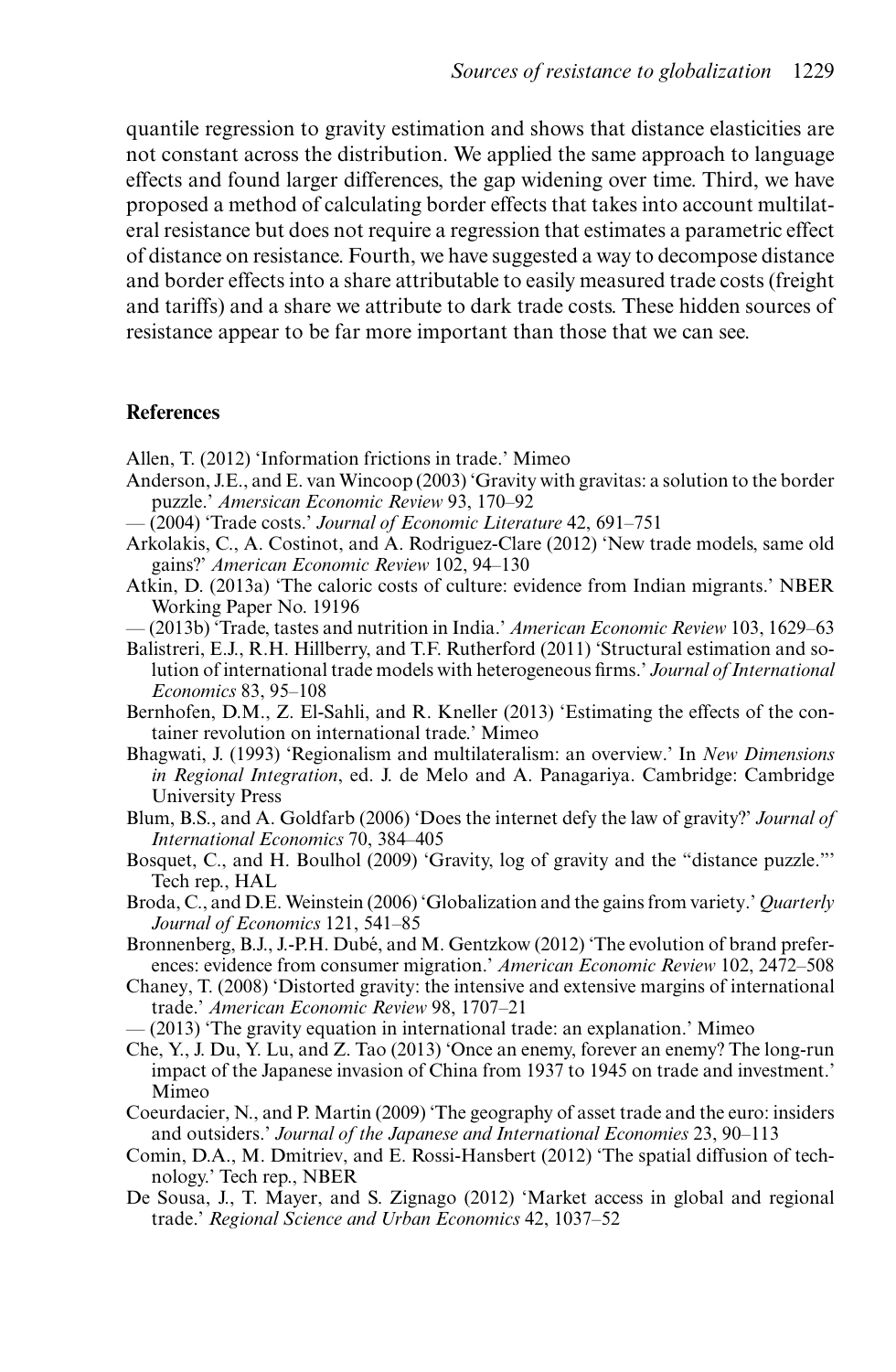- Disdier, A.-C., and Keith Head (2008) 'The puzzling persistence of the distance effect on bilateral trade.' *Review of Economics and Statistics* 90, 37–48
- Disdier, A.-C., K. Head, and T. Mayer (2010) 'Exposure to foreign media and changes in cultural traits: evidence from naming patterns in France.' *Journal of International Economics* 80, 226–38
- Duranton, G., and M. Storper (2008) 'Rising trade costs? Agglomeration and trade with endogenous transaction costs.' *Canadian Journal of Economics* 41, 292–319
- Eaton, J., and S. Kortum (2002) 'Technology, geography, and trade.' *Econometrica* 70, 1741–79
- (2012) 'Putting Ricardo to work.' *Journal of Economic Perspectives* 26, 65–89
- Eaton, J., S. Kortum, and S. Sotelo (2012) 'International trade: linking micro and macro.' NBER Tech Rep
- Eichengreen, B., and D. Irwin (1996) 'The role of history in bilateral trade flows.' NBER Working Paper No. 5565
- Ferreira, F., and J. Waldfogel (2012) 'Pop internationalism: has half a century of world music trade displaced local culture?' *Economic Journal* 123, 34–64
- Feyrer, J. (2009) 'Distance, trade, and income: the 1967 to 1975 closing of the Suez Canal as a natural experiment.' NBER Tech Rep. 15557
- Geraci, V.J., and W. Prewo (1977) 'Bilateral trade flows and transport costs.' *Review of Economics and Statistics* 59, 67–74
- Ghemawat, P. (2011) *World 3.0: Global Prosperity and How to Achieve It*. Cambridge, MA: Harvard Business School Press
- Glick, R., and A.M. Taylor (2010) 'Collateral damage: trade disruption and the economic impact of war.' *Review of Economics and Statistics* 92, 102–27
- Griffith, R., S. Lee, and J. Van Reenen (2011) 'Is distance dying at last? Falling home bias in fixed-effects models of patent citations.' *Quantitative Economics* 2, 211–49
- Grossman, G.M. (1998) *Comment on Determinants of Bilateral Trade: Does Gravity Work in a Neoclassical World?* Chicago: University of Chicago Press
- Guiso, L., P. Sapienza, and L. Zingales (2009) 'Cultural biases in economic exchange.' *Quarterly Journal of Economics* 124, 1095–131
- Hanson, G. (2005) 'Market potential, increasing returns and geographic concentration.' *Journal of International Economics* 67, 1–24
- Head, K., and T. Mayer (2000) 'Non-Europe: the magnitude and causes of market fragmentation in the EU.' *Review of World Economics* 136, 284–314
- (2008) 'Detection of local interactions from the spatial pattern of names in France.' *Journal of Regional Science* 48, 67–95
- (2013) 'Gravity equations: toolkit, cookbook, workhorse.' In *Handbook of International Economics*. Vol. 4, forthcoming. Amsterdam: Elsevier
- Head, K., and J. Ries (2008) 'FDI as an outcome of the market for corporate control: theory and evidence.' *Journal of International Economics* 74, 2–20
- Head, K., T. Mayer, and J. Ries (2009) 'How remote is the offshoring threat?' *European Economic Review* 53, 429–44
- (2010) 'The erosion of colonial trade linkages after independence.' *Journal of International Economics* 81, 1–14
- Head, K., T. Mayer, and M. Thoenig (2013) 'Gravity and welfare without Pareto.' Mimeo
- Helliwell, J. (1998) *How Much Do National Borders Matter?* Washington, DC: Brookings Institution Press
- (2002) *Globalization and Well-Being*. Vancouver: UBC Press
- Helpman, E. (1987) 'Imperfect competition and international trade: evidence from fourteen industrial countries.' *Journal of the Japanese and International Economies* 1, 62–81
- Helpman, E., M. Melitz, and Y. Rubinstein (2008) 'Estimating trade flows: trading partners and trading volumes.' *Quarterly Journal of Economics* 123, 441–87